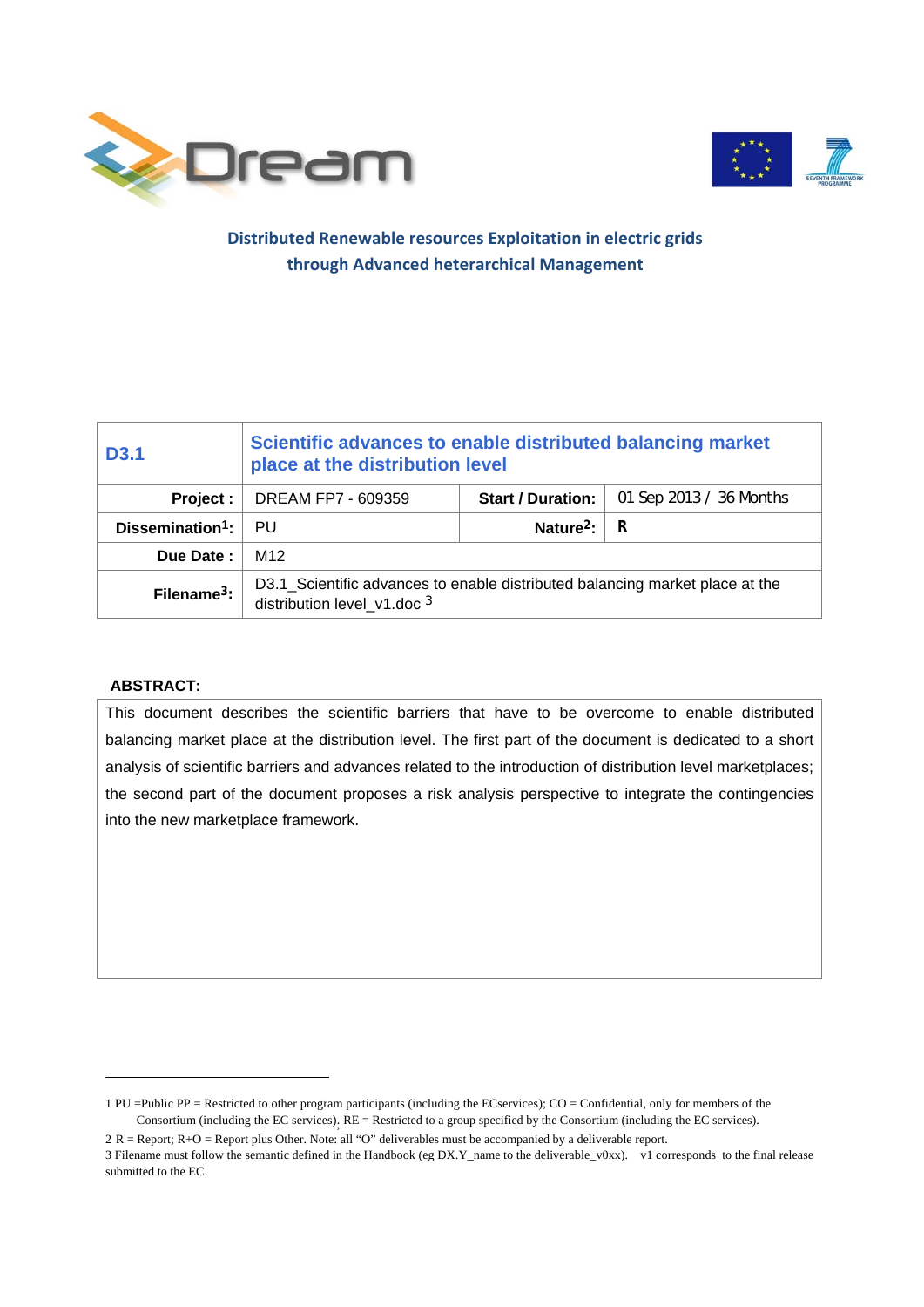| <b>Deliverable</b><br>Contributors <sup>4</sup> : | Name                                                             | Organisation   | Role / Title               |
|---------------------------------------------------|------------------------------------------------------------------|----------------|----------------------------|
| Deliverable Leader <sup>5</sup>                   | <b>lasonas Kouveliotis</b>                                       | <b>ICCS</b>    |                            |
|                                                   | Emmanuelle Vanet<br>Christophe Kieny<br>Raphaël Caire            | Grenoble-INP   |                            |
| Contributing Author(s) <sup>6</sup>               | Iasonas Kouveliotis<br>Despina Koukoula<br>Georgia Asimakopoulou | <b>ICCS</b>    |                            |
|                                                   | René Kamphuis                                                    | <b>TNO</b>     |                            |
|                                                   | Juan Antonio Gomez                                               | <b>Telvent</b> |                            |
|                                                   |                                                                  |                |                            |
|                                                   | <b>Bruno Lisanti</b><br>Tayyab Abbas Shamsi                      | ActValue       | WP 10 leader               |
| Reviewer(s) $7$                                   | <b>Fransisco Ramos</b>                                           | <b>Telvent</b> |                            |
|                                                   |                                                                  |                |                            |
| Final review and<br>approval by<br>Coordinator    | <b>Raphael Caire</b>                                             | Grenoble INP   | <b>Project Coordinator</b> |

### **Document History:**

| Release          | Date                     | Reason for Change            | Status <sup>8</sup> | <b>Distribution</b>                                |
|------------------|--------------------------|------------------------------|---------------------|----------------------------------------------------|
| v000             | 16/7/2014                | First draft                  | Draft               | to all WP3 members                                 |
| v000             | 24/7/2014                | Including first comments     | Draft               | to all WP3 members                                 |
| v <sub>001</sub> | 31/7/2014                | Including major contribution | In review           | to all WP3 members                                 |
| v <sub>001</sub> | 25/8/2014                | Including more contribution  | In review           | to all WP3 members                                 |
| 002              | Final draft<br>28/8/2014 |                              | In review           | Submitted to Steering<br>Committee for<br>approval |
| V1               | 22/9/2014                | Final adjustments            | approved            | released                                           |

l

<sup>4</sup> Refer to the DREAM Management Handbook for more details on the IR Process and roles of contributors.

<sup>5</sup> Person from the lead beneficiary that is responsible for the internal report.

<sup>6</sup> Person(s) from contributing partners for the internal report.

<sup>7</sup> Typically person(s) with appropriate expertise to assess the internal report quality.

<sup>8</sup> Status = "Draft"; "In Review"; "Released".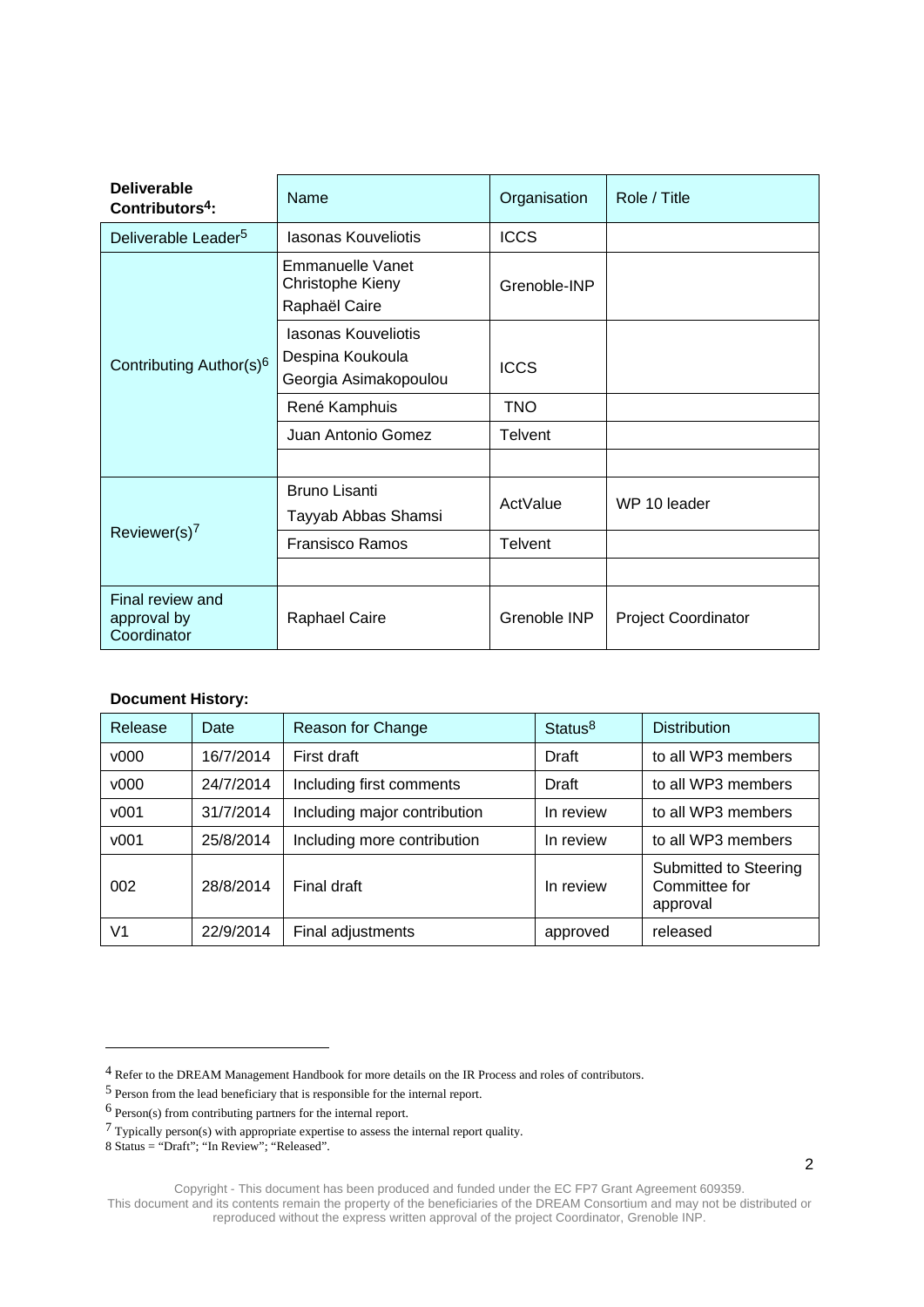# **TABLE OF CONTENTS**

| Barriers and scientific advances for the balancing market at the Distribution level 8<br>1. |  |
|---------------------------------------------------------------------------------------------|--|
|                                                                                             |  |
|                                                                                             |  |
|                                                                                             |  |
|                                                                                             |  |
|                                                                                             |  |
|                                                                                             |  |
|                                                                                             |  |
|                                                                                             |  |
|                                                                                             |  |
|                                                                                             |  |
|                                                                                             |  |
|                                                                                             |  |
|                                                                                             |  |
| 1.6 Issues regarding the Reliability and Challenges posed by the communications 17          |  |
| 1.7 Behavioral analysis of the grid users, bad forecast, regulation/incentives  18          |  |
| 1.7.1 Incorporation of demand response services to the operation and planning of the energy |  |
|                                                                                             |  |
|                                                                                             |  |
|                                                                                             |  |
| 1.9 Evaluation of impact of minor contingencies on Decentralized control with peer-to-peer  |  |
|                                                                                             |  |
| 2.                                                                                          |  |
|                                                                                             |  |
|                                                                                             |  |
|                                                                                             |  |
|                                                                                             |  |
|                                                                                             |  |
|                                                                                             |  |
| $2.2.2.1$ .                                                                                 |  |
| 2.2.2.2.                                                                                    |  |

Copyright - This document has been produced and funded under the EC FP7 Grant Agreement 609359. This document and its contents remain the property of the beneficiaries of the DREAM Consortium and may not be distributed or reproduced without the express written approval of the project Coordinator, Grenoble INP.

<sup>3</sup>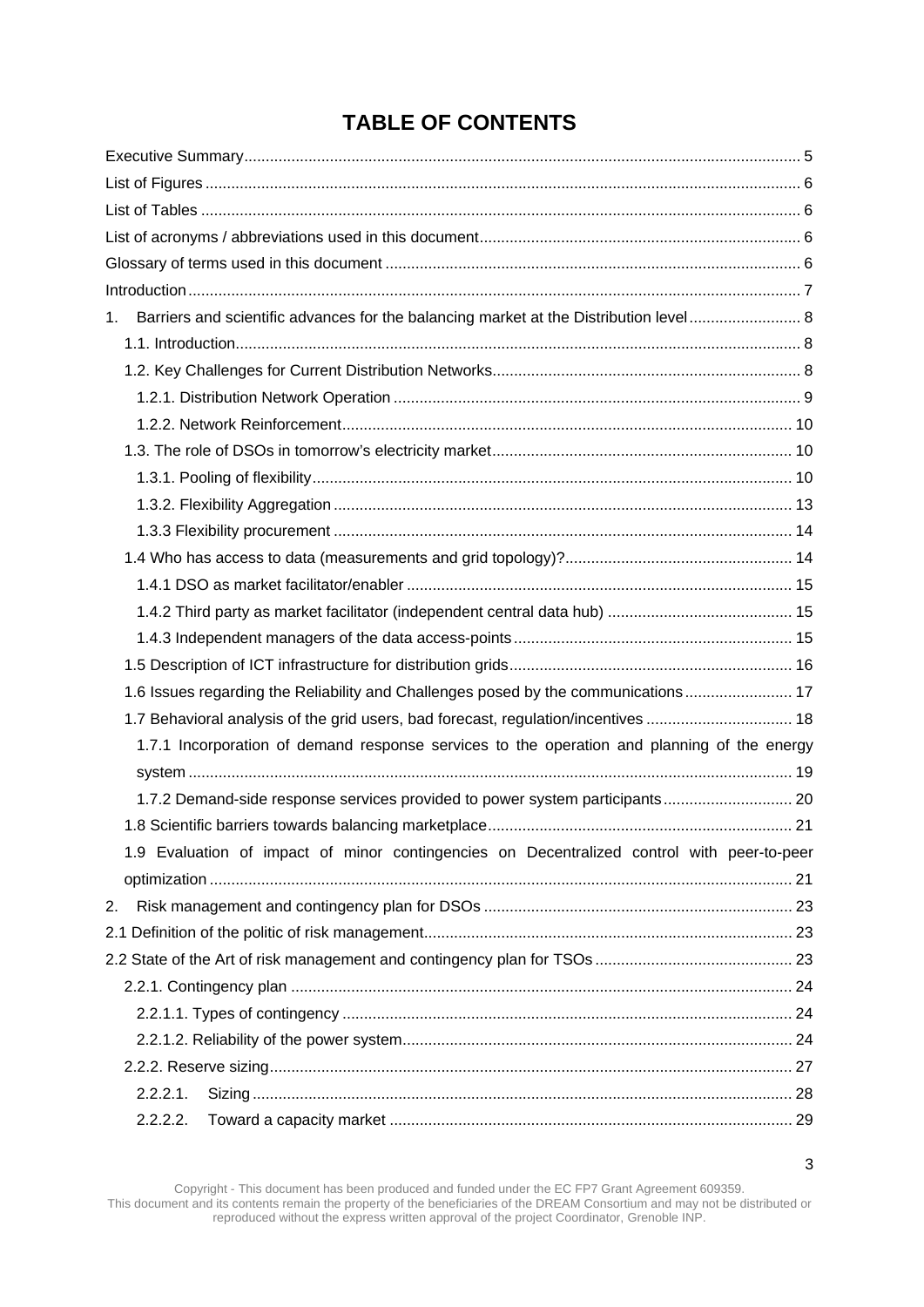| 2.3.   |  |
|--------|--|
|        |  |
| 2.3.2. |  |
| 2.3.3. |  |
| 2.3.4. |  |
| 24     |  |
| 2.4.1. |  |
| 2.4.2  |  |
|        |  |
|        |  |
|        |  |
|        |  |
|        |  |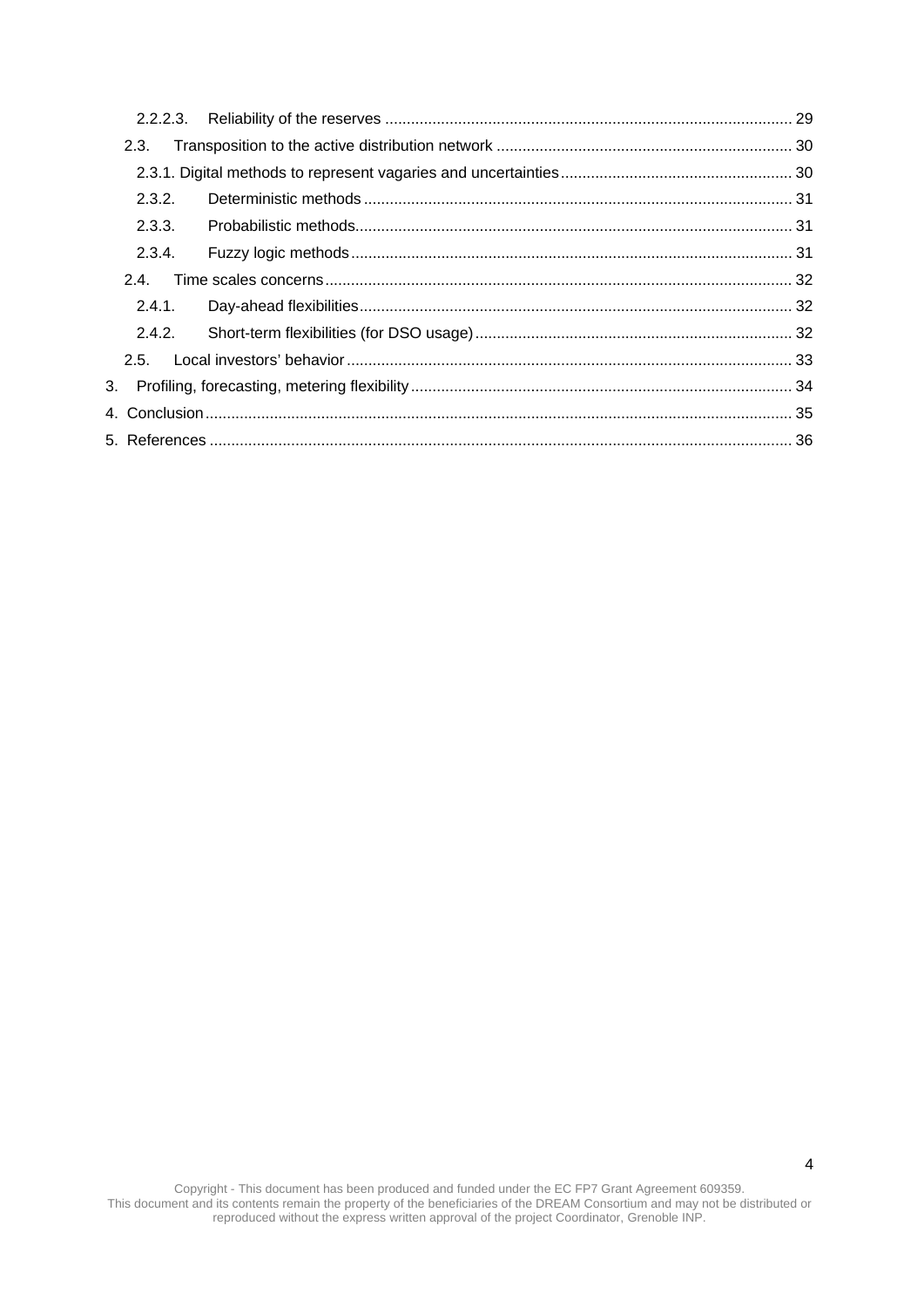# **Executive Summary**

This document presents the scientific advances to enable distributed balancing marketplaces at the distribution level. The document presents at first an overview of the current responsibilities of the DSOs accompanied with the arising challenges regarding the grid operation and reinforcement. After identifying the barriers, a series of new roles for DSOs to cope with the challenges has been described. The most significant opportunities for DSOs include:

- Pooling of flexibility
- **Flexibility Aggregation**
- Flexibility procurement

The identified scientific barriers include also restrictions introduced by the data handling for the marketplace to be created, as well as the reliability and data privacy and security barriers inserted by the new market schemes to be designed.

A behavioral analysis of the grid users is also presented as a service offered to DSOs in order to discover and use flexibilities. While the sustainable electricity sources are penetrating more in the electric energy production, renewable and intermittent energy sources could be used to offer reserve with limited reliability. This raises new problems for operators who prefer to rely on trustworthy but expensive offers, rather than on unreliable and cheaper offers. Consequently, in this document we deal with the evaluation of these new local reserves' reliability.

The core advances and methodology to implement the distribution level marketplaces are presented from the contingencies point of view. A brief risk analysis is given in this document explaining the impact of power system (un)reliability, the proper reserve dimensioning and the creation of a capacity market following the risks.

System operators have access to balancing services to maintain the real time balance by adjusting generation and consumption, using contracted reserve capacities. Balancing reserve capacities provides flexibility to react to sudden changes on the supply or on the demand side.

The methodologies to incorporate the externalities introduced by the aforementioned uncertainties are also provided in the document; they can be seen as deterministic, probabilistic and fuzzy logic methods. Although the risk management can be thoroughly designed to "forecast" the majority of contingencies, the time and spatial granularity of markets and the related usage of flexibilities have also been identified as potential risks by themselves.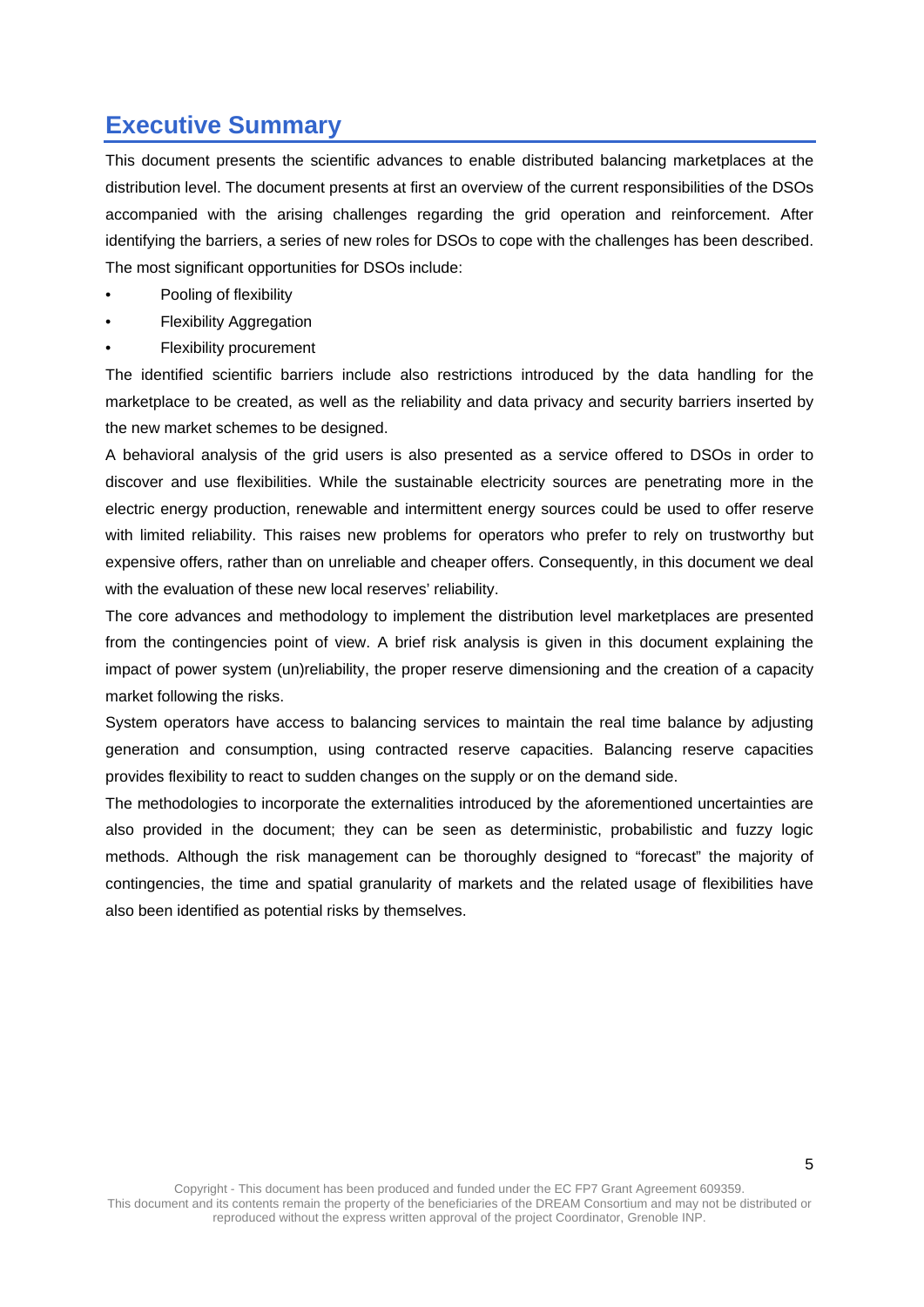# **List of Figures**

| Figure 1: Timeframes for procurement of flexibility services by the DSO including the traffic lights |  |
|------------------------------------------------------------------------------------------------------|--|
|                                                                                                      |  |
|                                                                                                      |  |
| Figure 3: Role of DSR in system operation and planning. [U.S. Department of Energy, 2006] 19         |  |
|                                                                                                      |  |
| Figure 5: Diagram of classification of contingencies, depending on their consequences and risks  26  |  |

# **List of Tables**

| Table 1: Difference between flexibility used by commercial parties and regulated parties [EDSO for |  |
|----------------------------------------------------------------------------------------------------|--|
|                                                                                                    |  |
| Table 2: Different balancing processes with characteristics of activation and activation times 27  |  |

# **List of acronyms / abbreviations used in this document**

| Acronym / abbreviation | Definition                               |
|------------------------|------------------------------------------|
| <b>DER</b>             | <b>Distributed Energy Resource</b>       |
| DG                     | <b>Distributed Generation</b>            |
| <b>DSO</b>             | <b>Distribution System Operator</b>      |
| <b>DSR</b>             | Demand Side Response                     |
| HV                     | <b>High Voltage</b>                      |
| LV                     | Low Voltage                              |
| <b>MV</b>              | Medium Voltage                           |
| <b>RES</b>             | <b>Renewable Energy Sources</b>          |
| <b>TSO</b>             | <b>Transmission System Operator</b>      |
| <b>WAMC</b>            | Wide Area Measurement and Control system |
| <b>WP</b>              | Work Package                             |

# **Glossary of terms used in this document**

For a full glossary of terms and how they are used within the DREAM project, see the publication D5.1 "DREAM Reference Object Model and Dictionary" [DREAM-D5.1]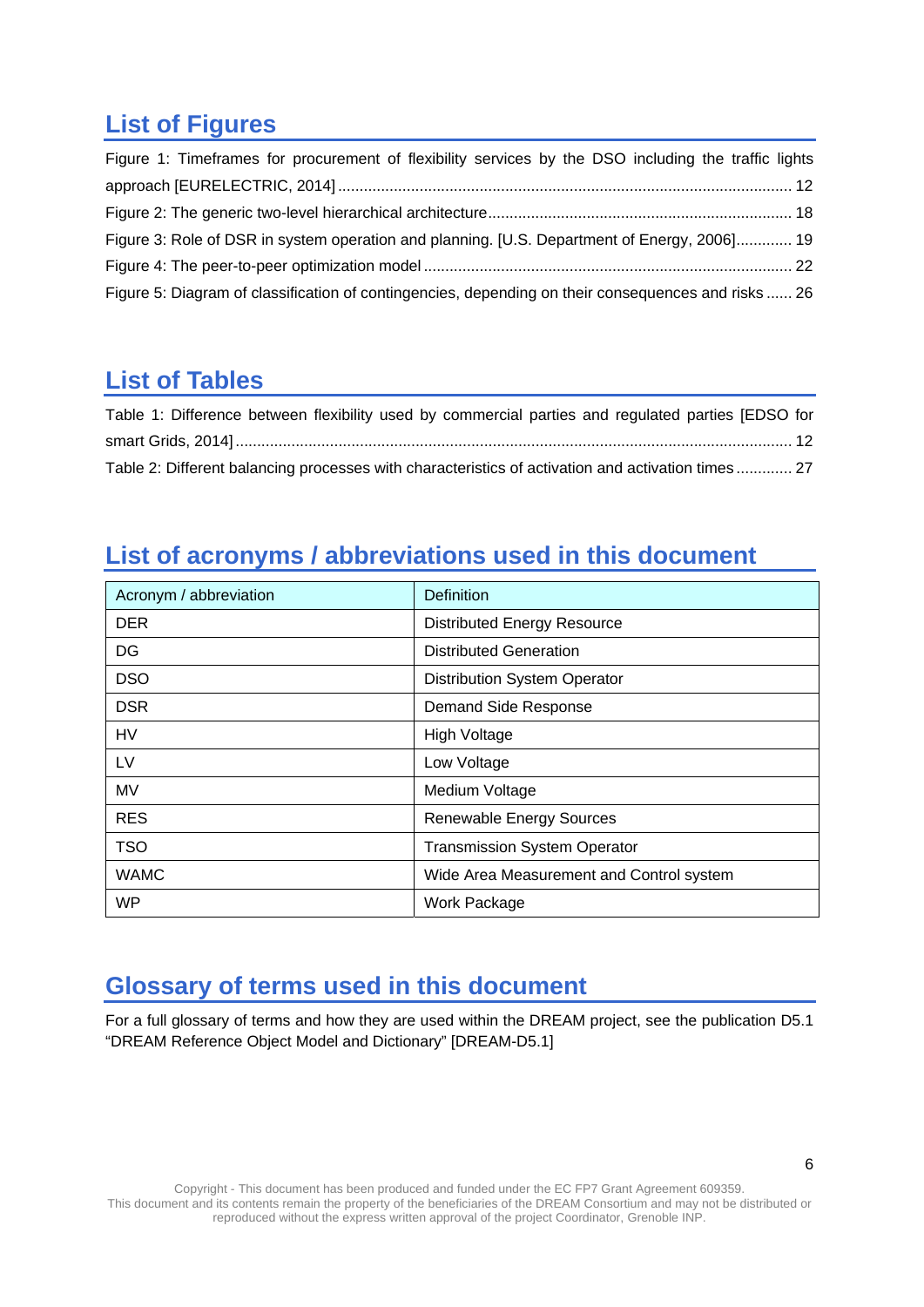# **Introduction**

The aim of the DREAM-project is the design and implementation of a distributed balancing market place at the distribution level to enhance the role of DSOs towards the efficient usage of flexibilities within the DREAM framework.

Under this perspective, the responsibility of DSOs to provide reliable energy to end-users, can be translated into the aggregation of possible available local flexibilities; the usage of these flexibilities under certain circumstances can be seen as a kind of ancillary services to the upstream power grid. Therefore, the DSOs are exploiting the hidden flexibilities of intermittent power sources and end-users, not only to answer to TSOs' requirements but also to address locally the newly raised problems introduced by either the higher penetration of intermittent power sources into their grid or any contingencies after a given event in the grid, in the distribution level grid.

However, the design and implementation of such functionalities and distributed marketplaces assumes the installation of new background functionalities and infrastructures, as well as new roles and player in the market. Parts of currently under deployment infrastructure can be extended and used as part of the newly described applications of distributed marketplaces, although they are carrying their weaknesses together.

ICT applications constitute the backbone of the smart grid infrastructure. The aggregation and extraction of possible flexibilities requires reliable communication for measuring and control functionalities. Another significant barrier, which combines legal and technical challenges, is the definition of new roles for DSOs as part of the distributed marketplaces, and the consequent data ownership and data security.

The uncertainties introduced into the application of the distributed marketplaces by the intermittent character of the renewable power sources and by the end-customers demand profiles should not be forgotten; in distribution level we are facing small scale demand and production, meaning that the uncertainty is much higher than in the transmission network.

Within the DREAM framework an attempt to mitigate the aforementioned scientific barriers is carried out, by means of risk analysis and management. The introduction of a capacity reserve market in parallel with the day-ahead balancing market will be validated in the DREAM Project.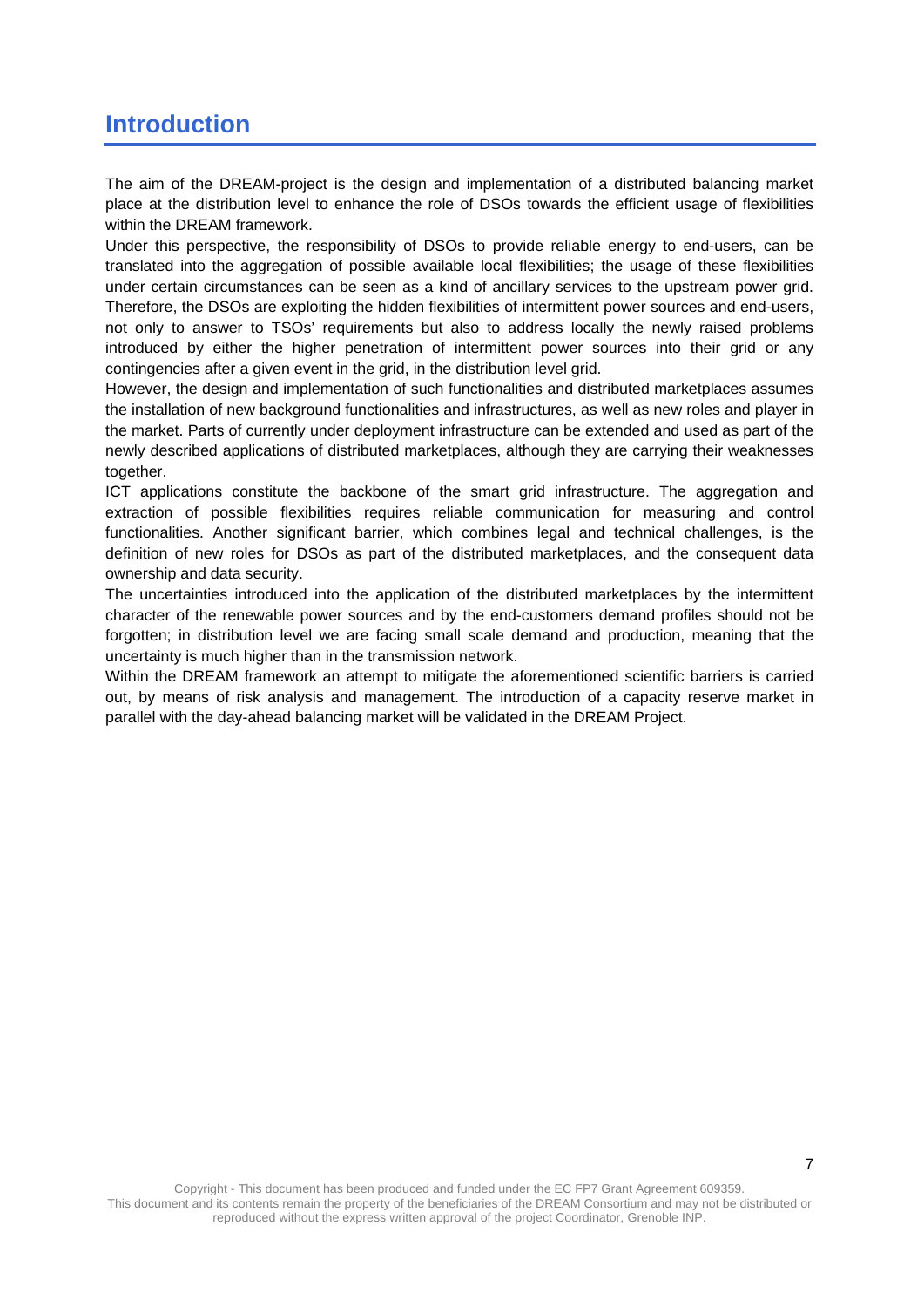# **1. Barriers and scientific advances for the balancing market at the Distribution level**

## *1.1. Introduction*

The European distribution systems are evolving from the traditional passive distribution networks which were designed to receive bulk power from transmission system and distribute it to customers, to more active distribution networks that present enhanced capabilities for monitoring and control of the power flows as well as the facilitation of energy markets. In the context of DREAM project and especially in work package 3 the dream electric power balancing marketplace is presented.

## *1.2. Key Challenges for Current Distribution Networks*

The Distribution System Operators (DSOs) are facing new challenges. The traditional mission of a Distribution System Operator is to operate, maintain and develop an efficient electricity distribution system [EURELECTRIC, 2010].

A new role that the European DSOs are asked to fulfill is: *the facilitation of effective and wellfunctioning retail markets* [EURELECTRIC, 2010]*.* 

Effective retail markets are markets that give options to the customers allowing them to choose the best supplier and allow suppliers to offer options and services best tailored to customer needs.

The evolving role of the DSO includes also the efficient access to and integration of distributed generation. The DSOs need to assess novel regulatory frameworks that would be capable to:

- Enable and enhance the increased integration of Distributed Generation in the premises of the Distribution Grid
- Allow the DSOs and DG operators to become involved in the delivery of ancillary power system services
- Permit the involvement of grid customers (demand-side participation). This way active consumers (demand-response) help the DSO to ensure an even supply of electricity by smoothing out peaks (demand-side management). This active involvement can bring benefits for consumers, suppliers as well as the operators of the distribution grid.
- Optimize the network operation (by reducing operational costs while increasing the robustness and reliability of the network) through the appropriate utilization of all the previous capabilities.

Distributed generation is characterized by being proximal to the loads. Therefore it is expected to contribute to the security of supply, power quality, reduction of transmission and distribution peak load and congestion, reduced need for long distance transmission, avoidance of network overcapacity, deferral of network investments and reduction in distribution grid losses (via supplying active power to the load and managing voltage and reactive power in the grid).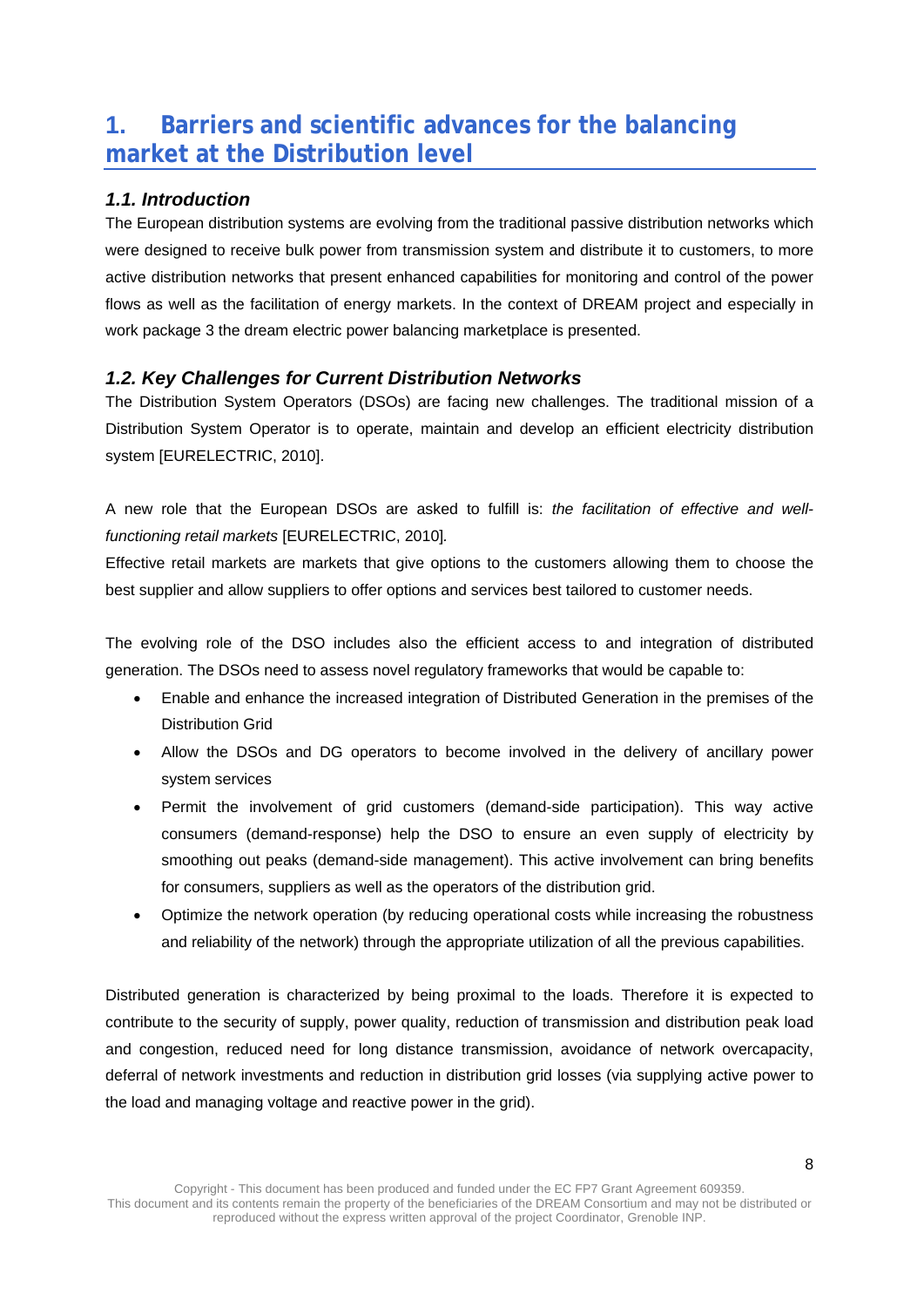But in practice the integration of distributed generation into distribution networks represents a capacity challenge due to DG production profiles, location and firmness along with the fact that DG production is mostly non-controllable. Therefore, production does not always coincide with demand (stochastic regime) and it is possible to lead to unsecure situations for the grid operation. In addition, power injections to higher voltage levels need to be considered where the local capacity exceeds local load. This poses important challenges for both distribution network development and operation [EURELECTRIC, 2013].

 Consequently, the evolution from traditional passive distribution networks to active distribution networks may cause the following problems:

- Increased need for network reinforcement to accommodate new DG connections
- Increased complexity for extension and maintenance of the grid

Technical problems that arise with the operation of the active distribution grid:

- Local power quality/operational problems, in particular variations in voltage but also fault levels and system perturbations like harmonics or flicker
- Rising local congestions when flows exceed the existing maximum capacity, which may result in interruptions of generation feed-in or supply
- Longer restoration times after network failure due to an increased number of faults and the severity of such faults [EURELECTRIC, 2013].

#### **1.2.1. Distribution Network Operation**

Distributed generation and in particular renewable generation, poses a challenge not only for system balancing, but also for local network operation. The security and hosting capacity of the distribution system is determined by voltage (statutory limits for the maximum and minimum voltage ensure that voltage is kept within the proper margins and is never close to the technical limits of the grid) and the physical current limits of the network (thermal rates of lines, cables, transformers that determine the possible power flow).

A distribution system can be driven out of its defined legal and or physical operating boundaries due to one or both of the following:

 *Voltage variations*: Injection of active power leads to voltage profile deviations. Voltage increase (overvoltage) is the most common issue at the connection point for DG units in the same grid area. Reversed power flows (flows from distribution to transmission) occur when DG production exceeds local load. The more local production exceeds local demand, the stronger the impact on voltage profiles. DSOs may have difficulties in keeping within limits the voltage profile at the customer connection points, in particular on LV level, as active voltage control is not in place. In most countries, monitoring of grid measurements is missing and most distributed generators are not properly equipped to participate in the energy management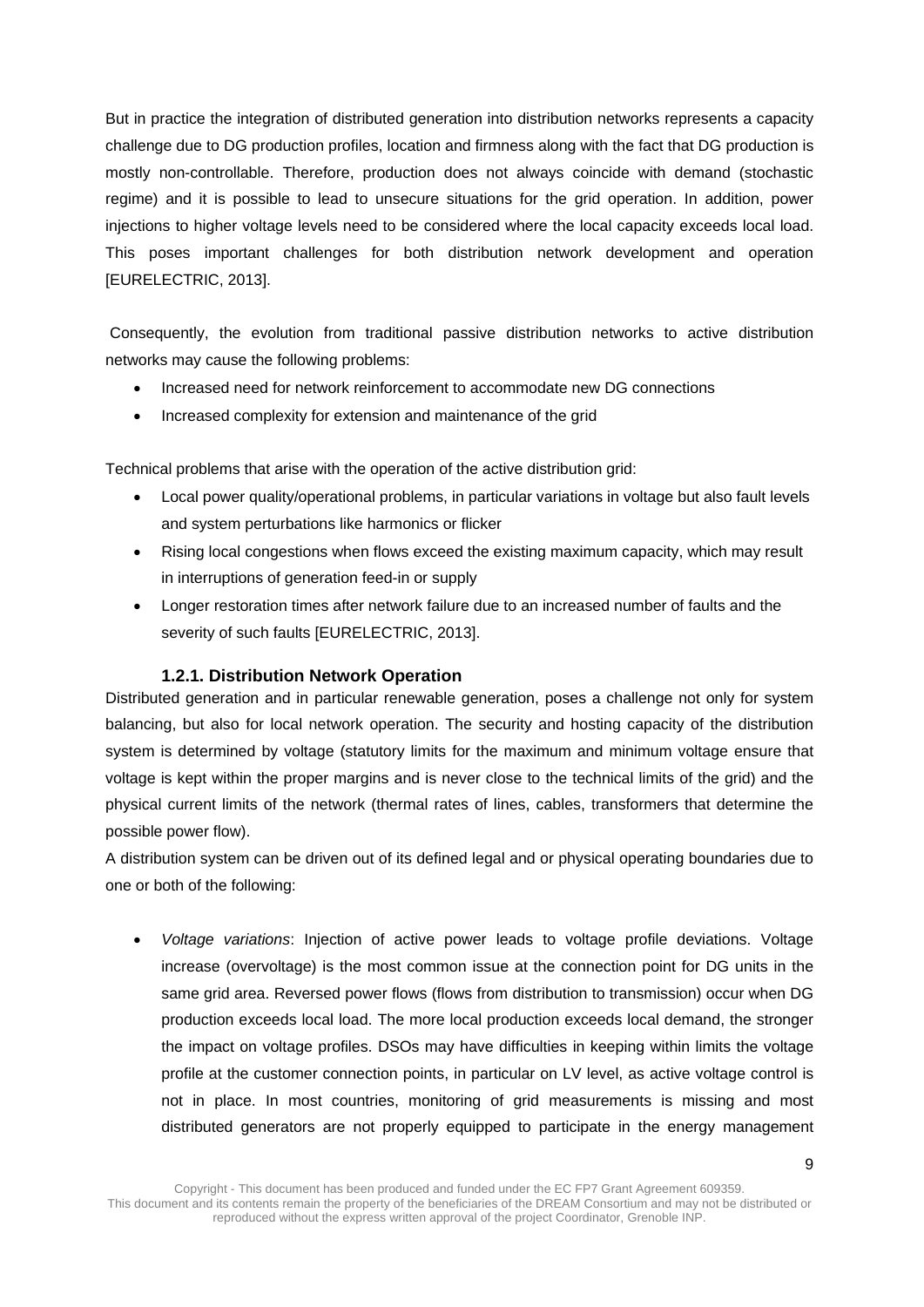systems, hence no active contribution of generation to network operation is expected. As a result, operational system security may be endangered and security of facilities (both customers' installations and the network) put at risk.

 *Congestions*: When excessive DG feed-in pushes the system beyond its physical capacity limits. Congestions may occur in distribution networks. This may lead to necessary emergency actions to interrupt/constrain off generation feed-in or supply. A similar situation can occur in case of excessive demand on the system. This could apply to high load incurred e.g. by charging of electric vehicles, heat pumps and electrical HVAC (heating ventilation and air-conditioning).

Generation curtailment is used in cases of system security related events (i.e. congestion or voltage rise). The regulatory basis for generation curtailment in such emergency situations differs across Europe. Curtailment/feed-in management rules are not defined by law at all (e.g. Austria), defined at the Transmission System Operator (TSO) level only (e.g. Spain or Italy) or defined at both the TSO and the DSO level (e.g. UK or Germany according to the revised feed-in law). In some countries (e.g. in Italy, Spain, Ireland), the control of DG curtailment is de facto under TSO jurisdiction: the DSO can ask the TSO, who is able to control active power of DG above a certain installed capacity, to constrain DG if there is a local problem. As the TSO is not able to monitor distribution network conditions (voltage, flows), DSOs can only react to DG actions. This can result in deteriorating continuity on the distribution system, which will impact both demand customers and DG [EURELECTRIC, 2013].

In systems with a high penetration of DG, both types of unsecure situations already occur today. As a result, DSOs with high shares of DG in their grids already face challenges in meeting some of their responsibilities. These challenges are expected to become more frequent, depending on the different types of connected resources, their geographic location and the voltage level of the connection.

#### **1.2.2. Network Reinforcement**

The network reinforcement consists of the grid upgrade but also of the grid extension in order to improve the overall service delivery. The ability of DG to produce electricity close to the point of consumption alleviates the need to use network capacity for transport over longer distances during certain hours. However, the need to design distribution networks for peak load remains undiminished and the overall network cost may even increase. For example, peak residential demand frequently corresponds to moments of no PV production.

#### *1.3. The role of DSOs in tomorrow's electricity market*

#### **1.3.1. Pooling of flexibility**

System operators (TSOs and DSOs) have the responsibility to ensure system stability and security of supply. Today, the main tool used by DSOs to overcome increases in electricity consumption or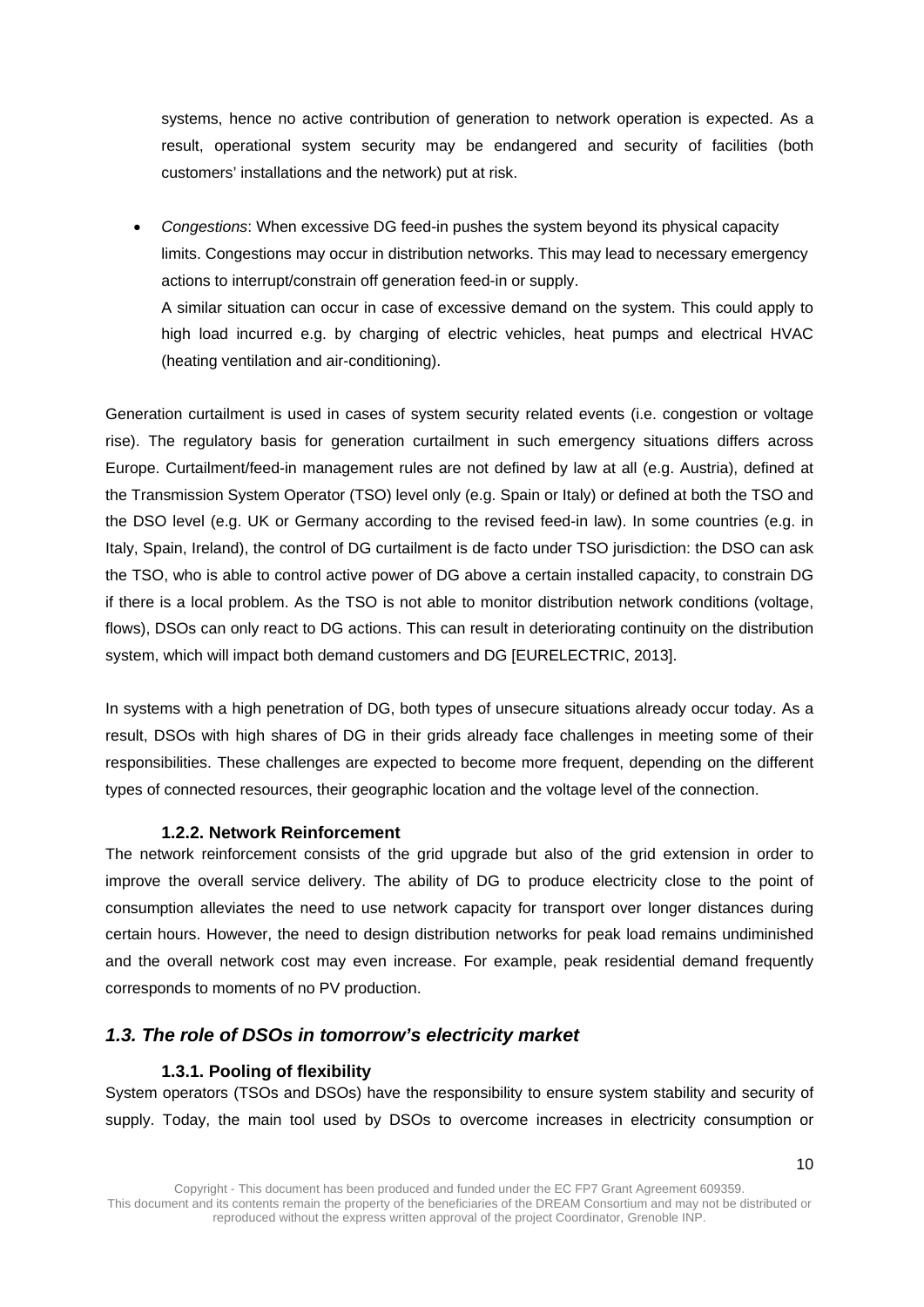generation in their network is to reinforce the grid by laying down more electricity cables, upgrading transformers, etc., but the alternative approach of making the most of flexibility offered by grid users is gaining momentum [EDSO for smart Grids, 2014].

Grid users' flexibility can be defined as the modification of generation injection and/or consumption patterns in reaction to an external signal (price signal or activation) in order to provide a service within the energy system.

In the DREAM balancing market, flexibility will be considered as the possibility of a grid customer to change his active/reactive power production or consumption (and get remunerated for this action). The distribution grid operator afterwards can appropriately utilize itself this flexibility in order to optimize the network operation or deal with (minor) contingencies. The parameters used to characterize flexibility include the amount of power modulation, the duration, the rate of change, the response time, the location etc.

The distributed generation curtailment, mentioned in the previous chapter, can be considered as a form of utilization of flexibility. It is in the scope of DREAM project to properly define the balancing marketplace and create a platform for trading of flexibilities.

The possible market uses of flexibility are the following [EURELECTRIC, 2014]:

- **Portfolio optimization**: It is used by market players to meet their energy obligations resulting from energy markets at minimum costs by arbitrating between generation and demand response on all different time horizons.
- **Balancing**: This refers to the procurement of balancing services (capacity) and activation of balancing energy by the TSO to balance demand and supply through the balancing energy market. This is related to all actions and processes, from balancing gate closure time until realtime through which TSOs ensure, in a continuous way, the maintenance of the system frequency within a predefined stability range.
- **Constraints management in transmission and distribution networks**: Besides portfolio optimization and balancing, flexibility will also help to relieve constraints in transmission and distribution networks. Flexibility services will allow network operators to tackle network constraints in all timescales, maintaining reliability and quality of service and maximizing integration of distributed energy resources.

In addition, a fundamental distinction has to be made between flexibility used by *market players* and flexibility used by *network operators* [EDSO for smart Grids, 2014]:

- **Market players** always refers to activities performed with a commercial interest in mind, and actions focused on satisfying the energy needs of customers
- **Network operators** always refer to DSOs and TSOs, which are regulated companies and pursue an objective of efficient grid planning and operation. This kind of flexibility is related to security of supply and quality of service.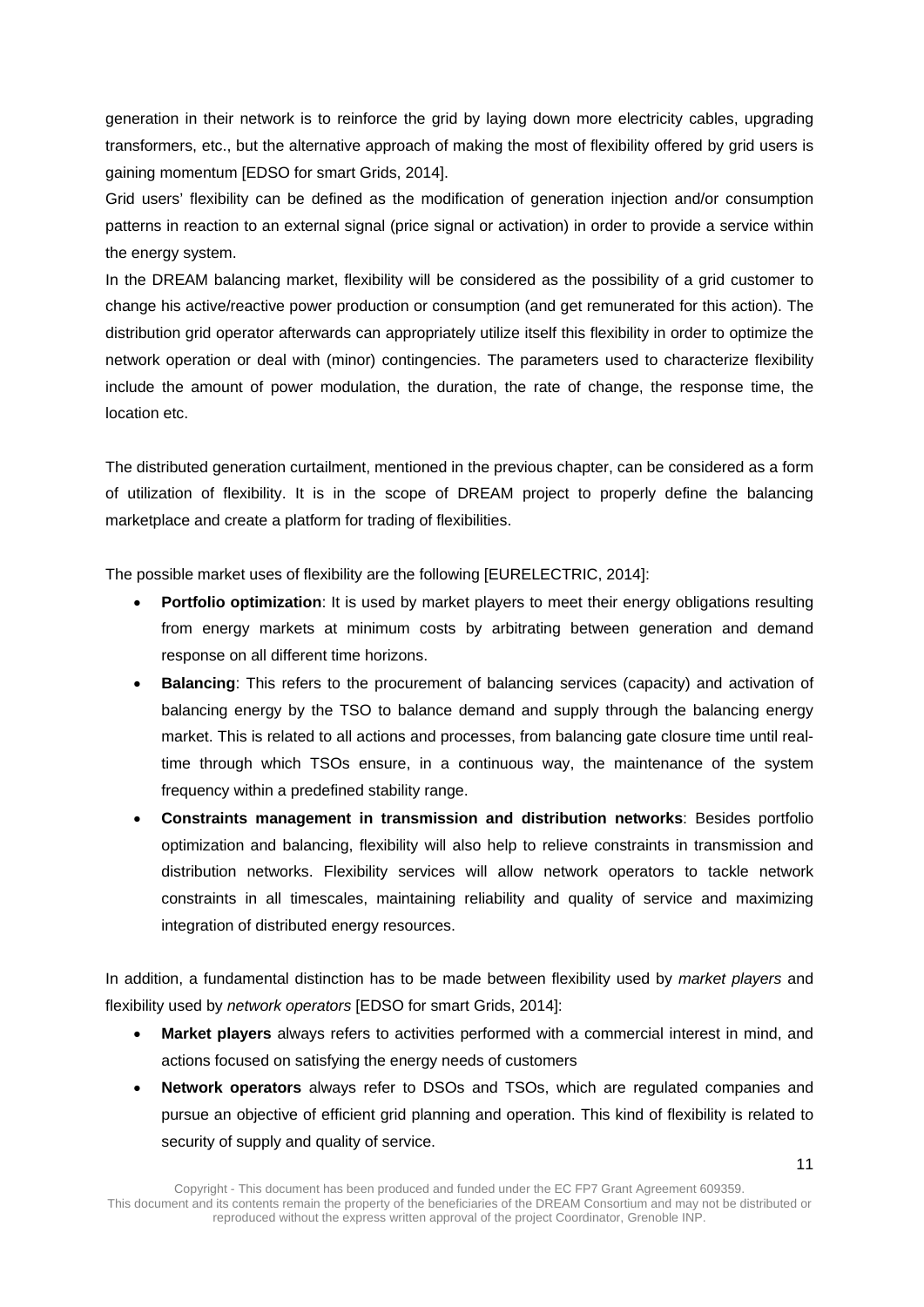*Table 1: Difference between flexibility used by commercial parties and regulated parties [EDSO for smart Grids, 2014]* 

| Party                                                                              | Activity                                                         | <b>Business</b><br>model based<br>on.     | Will procure                     | <b>Flexibility</b><br><b>use</b>  | Final aim                                                      |
|------------------------------------------------------------------------------------|------------------------------------------------------------------|-------------------------------------------|----------------------------------|-----------------------------------|----------------------------------------------------------------|
| <b>Commercial Party</b><br>(supplier, aggregator,<br>balance responsible<br>party) | Buy and sell<br>electricity (MWh)<br>in a market                 | Price set by<br>market rules              | <b>Portfolio</b><br>Optimization | System-<br>wide                   | Profit maximization                                            |
| <b>Regulated party</b><br>(Transmission)<br>System Operator)                       | Channel<br>electricity<br>between<br>generators and<br>consumers | Regulatory<br>mechanism to<br>cover costs | System<br>Flexibility<br>Service | System-<br>wide                   | Grid planning and<br>operational<br>efficiency<br>maximization |
| <b>Regulated party</b><br>(Distribution System<br>Operator)                        | Channel<br>electricity<br>between<br>generators and<br>consumers | Regulatory<br>mechanism to<br>cover costs | System<br>Flexibility<br>Service | Local,<br>regional or<br>national | Grid planning and<br>operational<br>efficiency<br>maximization |

A system operator can procure the option to activate flexibility (directly from a generator or a customer who is a Balancing Responsible Party (BRP) or acts via an intermediary). The TSO and DSO, respectively, should be responsible for the remedial action in their own grids [EURELECTRIC, 2014]**.** 



*Figure 1: Timeframes for procurement of flexibility services by the DSO including the traffic lights approach [EURELECTRIC, 2014]* 

A rising share of variable generation in the system increases the need for the remainder of the capacity - both on the supply and the demand side - to complement flexibly this variable output. In systems with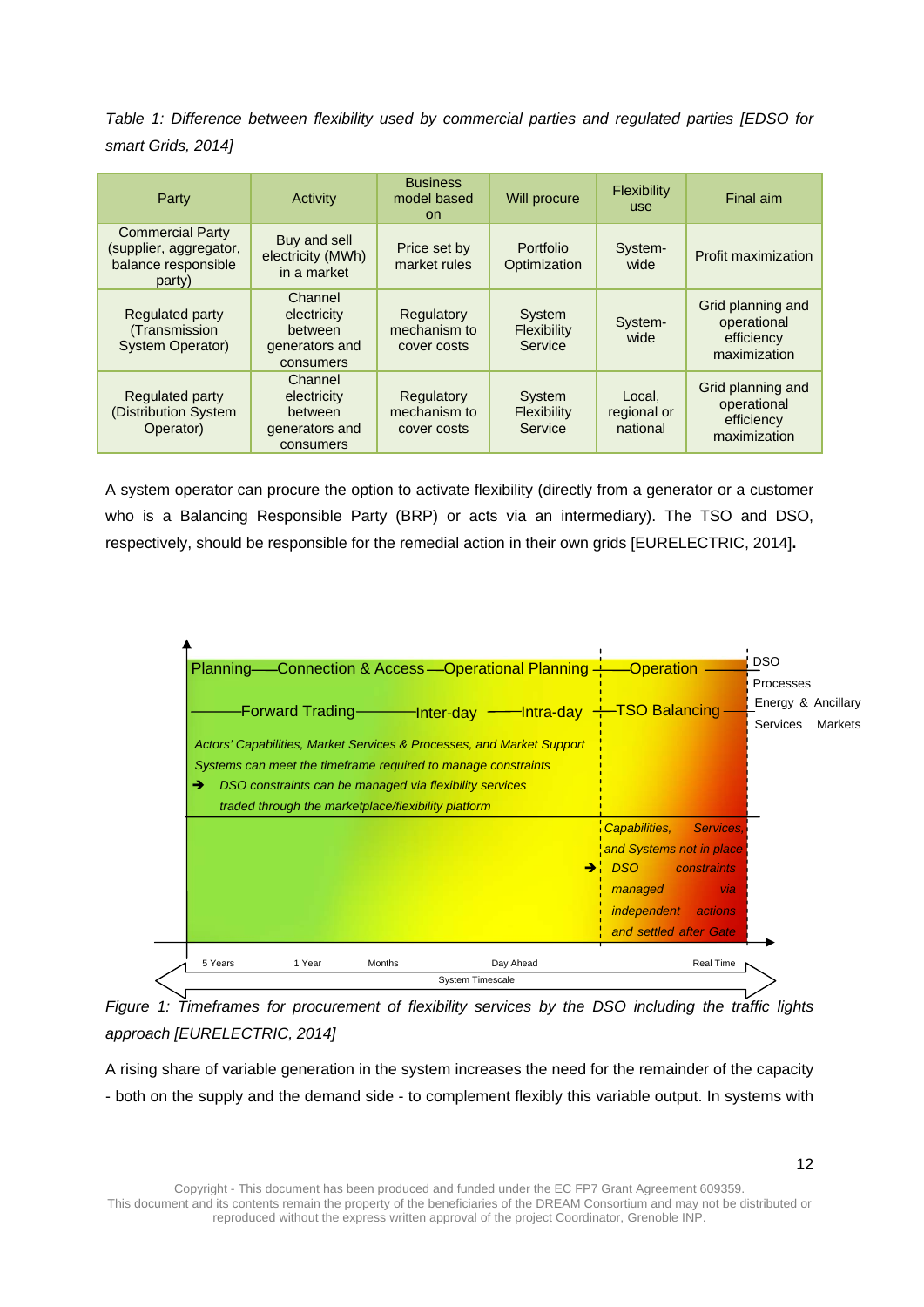a high share of variable renewables (RES), lower predictability in the market as well as for network operators implies a high need for flexibility to cope with this volatility.

#### **1.3.2. Flexibility Aggregation**

In DREAM project, the flexibility will also be used in an aggregated form. This way, it would be possible to utilize a larger potential of flexibility. A number of technologies can provide flexibility, including centralized or decentralized generation, demand side participation and energy storage. However, only very large customers, e.g. industrial customers, find it easy to sell their flexibility on an individual basis and participate in the flexibility market today. Smaller residential and commercial customers may face high barriers in accessing these markets. Transaction costs of such participation are too high if managed at individual level.

Aggregation offers the opportunity for smaller residential and commercial customers to exploit their flexibility potential. Aggregation is a commercial function of pooling decentralized generation and/or consumption to provide energy and services to actors within the system. Aggregators can be retailers or third parties. They may act as an intermediary between customers who provide flexibility (both demand and generation) and the party responsible to utilize this flexibility. They would identify and gather customer flexibilities and intermediate their joint market participation. This could be done via flexibility products or simply by selling and buying aggregated energy (kilowatt-hours) at optimal points in time.

The role of commercial aggregator is considered to be of high importance within the DREAM project.

Potential providers of flexibility are the following [EDSO for smart Grids, 2014]:

#### **Small industrial and commercial users**

Small industrial and commercial users could provide services to DSOs, either under the umbrella of an aggregator or individually.

#### **Household customers**

An important source of flexibility for network operators could be the household customers, as long as providing flexibility is a transparent and effortless process. On the other hand, individual household provision of system flexibility services is highly unlikely due to its weak impact on the system. However, household customers could potentially contribute to a pool of flexibility through their supplier or an aggregator.

#### **Distributed energy resources**

A number of different DERs could be used to provide flexibility. Large DER units could act individually in flexibility markets but on the other hand, small units such as solar panels on a single house, will have to be represented by an aggregator to provide services. It should be noted that DER controllability and forecasting will be of great importance for making the most of its flexibility potential.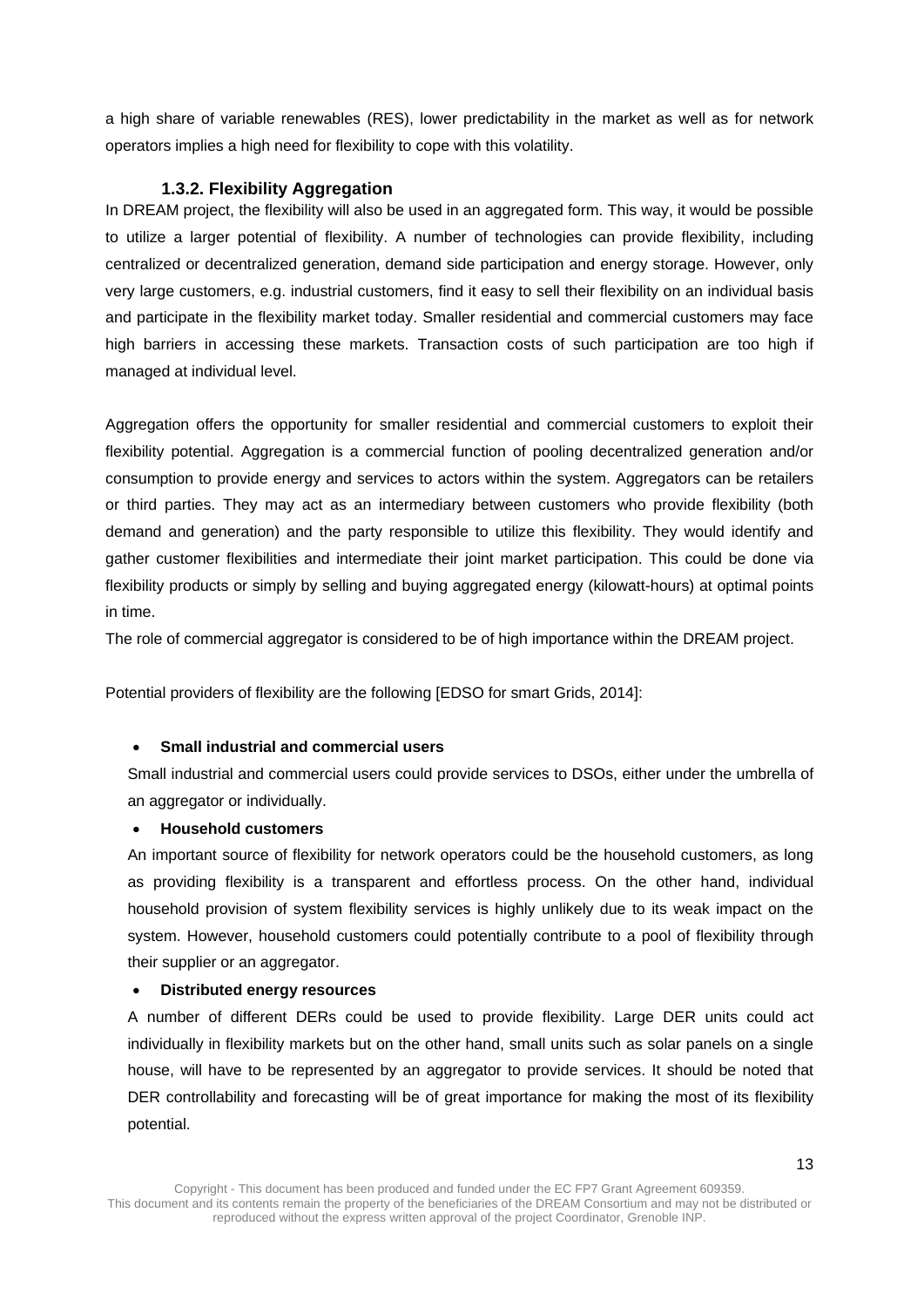As mentioned before, flexibility is an additional tool through which the DSO can plan and operate its network in the most cost efficient way. However, safeguards should be created to avoid market players from "gaming". Some flexibility services could be delivered to a balancing responsible party for his own portfolio optimization in a specific area, with the aim of creating a local peak, thus forcing the DSO to contract a system flexibility service at a high price [EDSO for smart Grids, 2014].

#### **1.3.3 Flexibility procurement**

In order for the DSO to utilize system flexibility services a coordination scheme between TSO and DSO becomes crucial. The coordination is only possible if some information exchange is in place. DSOs have to gather information from all users connected to its networks and pass on the necessary data in an aggregated way to the TSO. The same communication channels, going through DSOs, will be used by the TSO to give instructions to DSO, and DSOs will also use them to give their own instructions. Sharing communication channels is an easy solution to limit double investments. In this context, a TSO's actions on DSO network users should be monitored, and potentially blocked by the DSO if it jeopardizes the security of supply and quality of service [EDSO for smart Grids, 2014].

#### *1.4 Who has access to data (measurements and grid topology)?*

As it has been described in the context of this document, data exchange is of essential importance for the vision of balancing marketplaces in distribution grids. In fact, the large number of participants in the market and the great variety of actors in different voltage levels raises the complexity of the whole system. Therefore, communication standards are needed for a secure exchange of data between DSOs and flexibility providers, as well as between the DSO and the TSO, while a high level of control over the electricity supply service level parameters of DERs and other players is required, particularly through the use of advanced sensors and metering data; monitoring networks and making timely use of available meter data is apparently essential for DSOs [Hadjsaid N., 2010].

However, a major question to be answered before setting up the balancing marketplace for distribution grids is related to the ownership of ICT infrastructures and the consequent accessibility to the data. The ICT infrastructure should be in place to facilitate the observation of the normal and abnormal situations in the grid operations as well as give the appropriate background to the implementation of the market as a set of bidirectional control signals.

According to the Expert Group for Regulatory Recommendations under the Smart Grids Task Force work programme a market reference model exploiting the synergies with the ICT sector should be created in order to protect consumers and empower DSOs roles. Under this perspective a set of three different setups has been identified regarding the data access dependencies; the unique characteristics of the electricity system are taken fully into account, while the security and integrity of electrical systems has been identified as of paramount importance and any consideration on data handling is in line with the system's physical operation.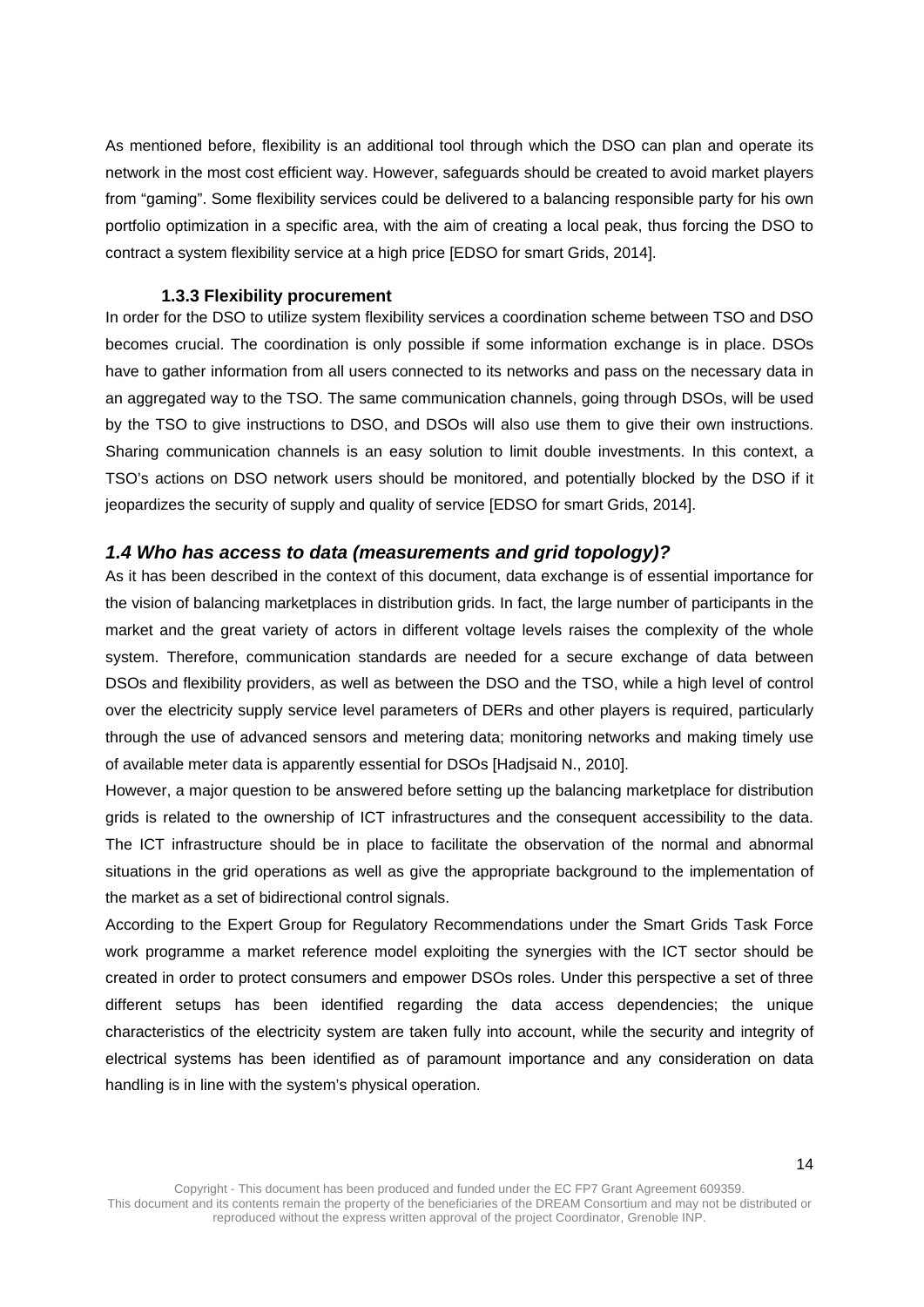The three cases described below, independently or in combination, should cover all the possible scenarios of handling Smart Grids data [EG3 First Year Report, 2013].

#### **1.4.1 DSO as market facilitator/enabler**

This model is composed by a data hub owned by the DSO; the data hub is the standardized centralized or decentralized point for the market parties to collect all operational data as well as all necessary data to facilitate the market (data about customers, their technical possibilities, and their consumption or production). DSO provides data to the market, as a regulated neutral market facilitator and it depends on the market entities to enhance data with their own information in order to become competitive and provide new services. The ownership of data remains in the customers, who are responsible for approving the transmission of their personal data to third parties via the data hub.

DSOs are responsible for the normal operation of the technical infrastructure, including data hubs; they are in charge of reliable distribution grid operation and act as neutral market facilitators for prosumers. DSOs have the knowledge to plan and manage the risks related to the new grid operations, taking into account all market participants' actions. DSOs are also in contact with TSO for generators connected to their networks towards TSOs and for services provided upstream. Within this case, DSO has the ownership of ICT infrastructures and the assurance of proper operation of the grid relies mainly on DSO's actions.

#### **1.4.2 Third party as market facilitator (independent central data hub)**

This model is based on an independent central ICT infrastrucure based on one or several data hubs which will interact with different market participants, each of them potentially storing a subset of data and processing it. The most significant functionalities of the independent data hub include access control, receiving data from different parties and delivering it to the authorized parties, as well as aggregation and data storage for retrieval of historical data by end consumers, or by their authorized third parties, which could be electricity providers/retailers, ESCOs or aggregators. This case coincides with the previous one, in case of one single DSO in a country.

#### **1.4.3 Independent managers of the data access-points**

This case describes a new business model, the trusted data access point manager to become the partial facilitator of the market and the provider of the OCT infrastructure. The new role can be undertaken by certified companies, which act on behalf of end customers (prosumers) as data keepers. They are foreseen to provide the data access to any other certified market participant upon request. The new role is designed to handle access to data and facilitate the remote management of functionalities needed to create added value services within the market. The Data Access Point Manager shall maintain and apply access rights of any regulated and non-regulated market actor (service providers and consumers) via any implemented communication network over the whole lifetime of relevant smart grid resources (prosumers) within the given regulatory requirements.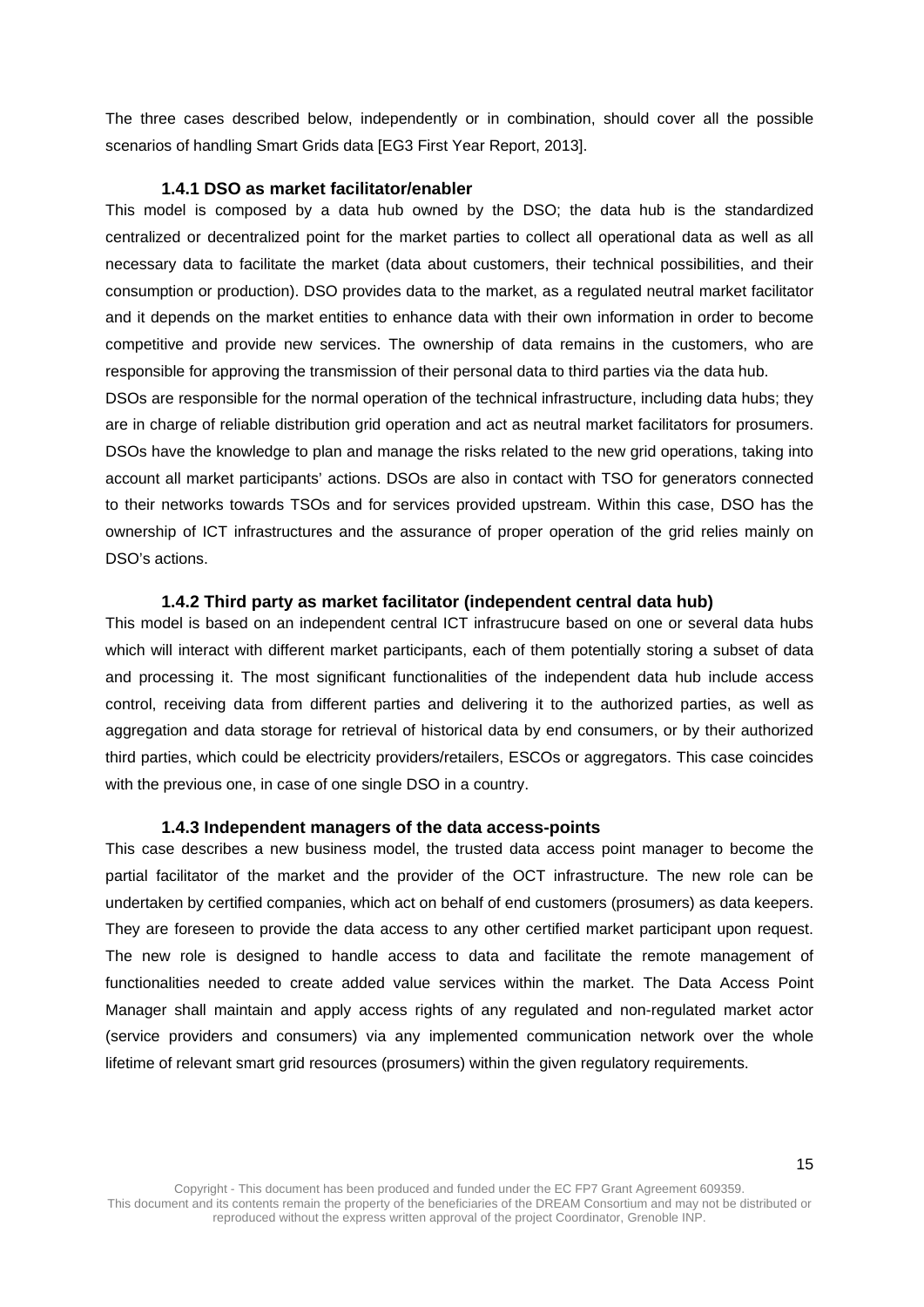#### *1.5 Description of ICT infrastructure for distribution grids*

The identification of the ICT infrastructures for measuring and control at the consumer level, at the distribution system level, and the requirements for aggregate information taking into account all the distribution systems is needed as the first step of the balancing marketplaces. Bi-directional communication mechanisms are required between the grid and the consumer premises - facilitating the consumers to notify their demand requirements to the grid and for the grid to feedback availability/pricing information to the consumers.

Wireless sensor networks research could be extended to smart grid and metering, since it has been an active research topic for nearly ten years and has found many applications Smart grid/metering appears to be a major application for WSN, especially related to Internet of Things and machine-tomachine (M2M) communications.

Existing industry efforts include IETF 6LoWPAN and ROLL. Based on smart metering user scenarios, the overall M2M network architecture, service requirements, and device capabilities are yet to be defined. Recently ETSI has established a new M2M technical committee to address these issues.

Interworking of communication protocols and dedicated smart metering message exchange protocols such as DLMS/COSEM is an open research issue. The DLMS/COSEM standard suite has been developed based on two concepts: object modelling of application data and the Open Systems Interconnection (OSI) model. This allows covering the widest possible range of applications and communication media. Work has already started in the industry trying to address the issue of carrying DLMS data over various networks such as GPRS and power line communications (PLC) networks (for an overview of PLC and its applications to the smart grid, please refer to [S. Galli, 2010] [Lobashov, 2011]). Recently, the DLMS User Association also established a partnership with the ZigBee Alliance and the two organizations are working on tunnelling DLMS/COSEM over ZigBee networks to support complex metering applications. Inside IEEE 802.15.4, the 802.15 Smart Utility Networks (SUN) Task Group 4 is working on a PHY amendment to 802.15.4 to provide a global standard that supports smart grid network applications with potentially millions of fixed endpoints.

Because of the scale and deployment complexity of smart grids, telecommunication network systems supporting smart grids are likely to rely on the existing public networks such as cellular and fixed wired access technologies, as well as private and dedicated networks belonging to different administrative domains. The purpose of such networks can be seen not only as a communications medium to exchange monitoring and control information, but also as an enabler of new services and applications. In many ways, the complexity and heterogeneity characteristics of smart grid communications networks will be similar to that of a wireless radio access network supporting voice and data services. However, stakeholder expectations, QoS requirements and load patterns will be significantly different from those of a typical mobile voice/data network because of the nature of the applications and services supported. Both will share, at least partially, problems related to managing and operating a complex and heterogeneous network where tasks such as network planning, operation and management functions, and network optimization are important. We believe that a self-organizing network overlaid over existing infrastructure could be the way forward to support wider deployment of smart grid

Copyright - This document has been produced and funded under the EC FP7 Grant Agreement 609359. This document and its contents remain the property of the beneficiaries of the DREAM Consortium and may not be distributed or reproduced without the express written approval of the project Coordinator, Grenoble INP.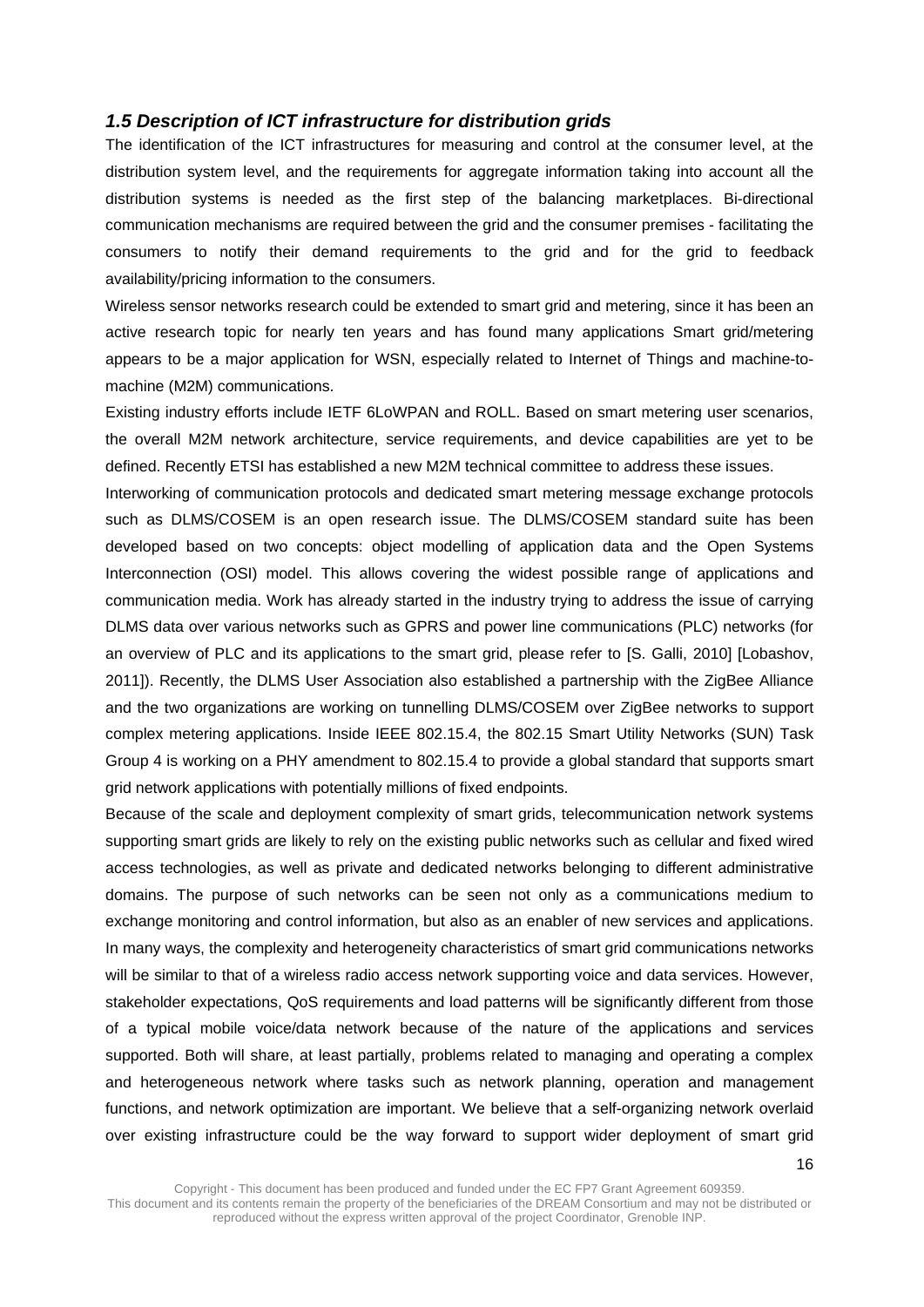systems. Such a self-organizing network should support functions such as communications resource discovery, negotiation and collaboration between network nodes, connection establishment and maintenance to provide the performance guarantees required by smart grid/metering applications. Recently, novel network architectures such as cloud-based systems have been proposed for smart grid data collection and control [Yan Ye, 2013].

### *1.6 Issues regarding the Reliability and Challenges posed by the communications*

While the conclusion in terms of ICT requirements can only be limited to this particular network and wide-area control design, the results can still raise discussion about the dependency of the WAMC (Wide-Area Monitoring and Control) system on their supporting ICT infrastructure. Ideally, it is convenient to have unified and integrated common data processing where all measurements are sorted and processed with the same fashion. However, to some applications with more stringent requirements in terms of input data, it is difficult to meet their requirements by implementing a universal architecture. Therefore, it is necessary to propose a hybrid architecture in response to the particular needs from WAMC applications. Generally, for the monitoring applications, such as state estimation presented in, the required input is of a large data set containing global information and sometimes the data are not collected within one single grid utility's responsible territory. The monitoring applications are intended to assist operators for decision-making. The participation of operators indicates that there are less stringent constraints on data delay. On the contrary, the closed-loop control performed by wide-area control applications, a valid automatic control as such, in most cases, has to be executed with a time scale of hundreds of milliseconds or seconds. On the other hand, control applications, as such, are, in most cases, performed based on a subset of the entire data set. In response to the aforementioned data delay requirements, a generic two-level hierarchical architecture enabling applications for both control and monitoring purposes is presented in Figure 2 [Zhu Kun, 2011].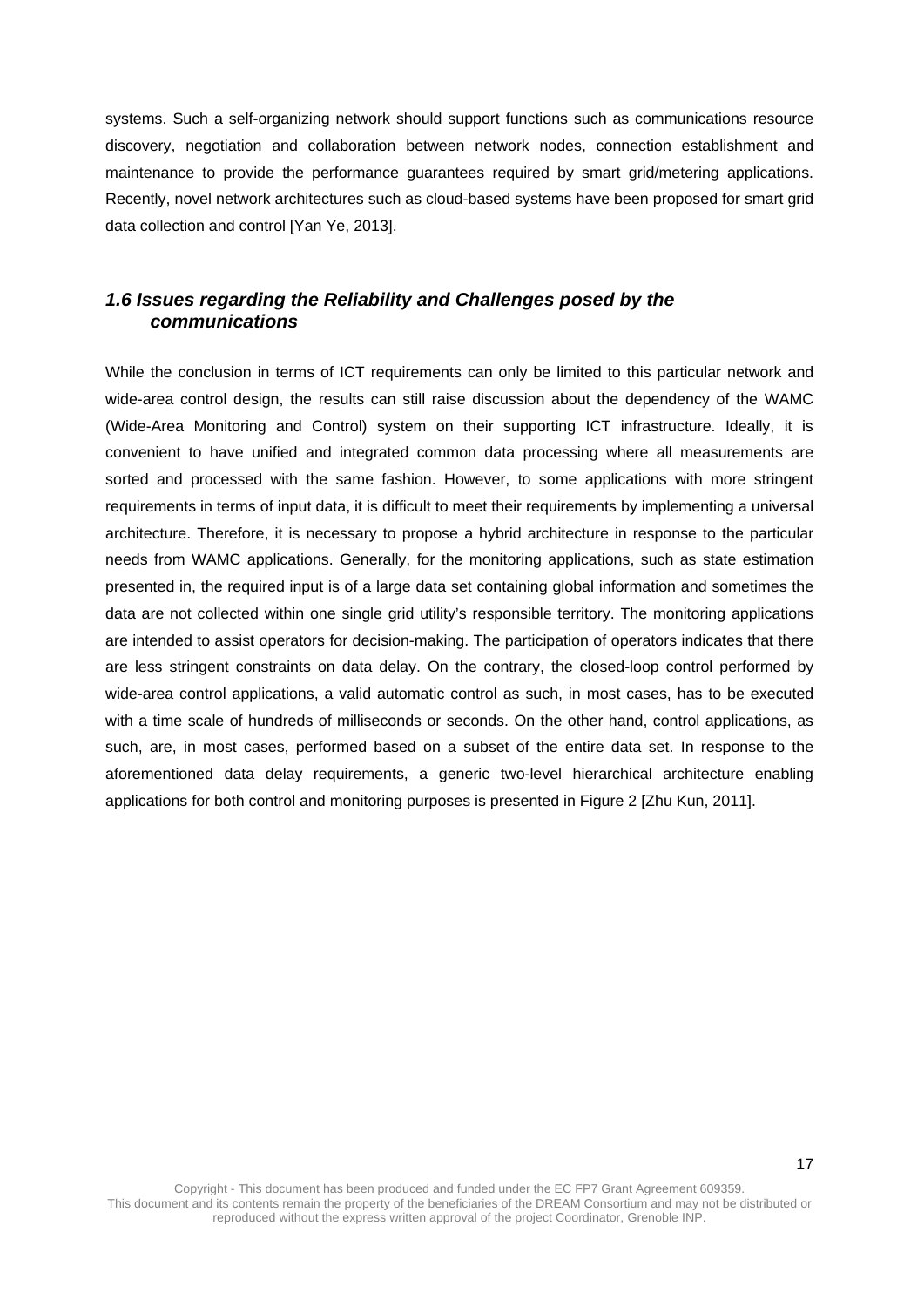

*Figure 2: The generic two-level hierarchical architecture* 

In this architecture, a dedicated concentrator or clusters of concentrator are assigned to each widearea control application. A distributed control design, as such, could not only ensure a low communication delay but mitigate data loss for the monitoring applications as well. The concentrators' clusters could also assemble measurements from the extended portion of networks prior to forwarding data to centralized locations. Moreover, this design could reduce the communication complexity as well as facilitate time control on data communication.

### *1.7 Behavioral analysis of the grid users, bad forecast, regulation/incentives*

As the installation in the distribution network of generation units with variable production increases, and in combination with the increasing involvement of the consumers, system stability is more difficult to be maintained. Different levels of penetration of various types of loads (e.g. flexible or shiftable loads) and distributed generation technologies will transform the current distribution networks and increase the complexity in actively managing such networks. Furthermore, balancing of supply and demand becomes more challenging as it will be performed locally.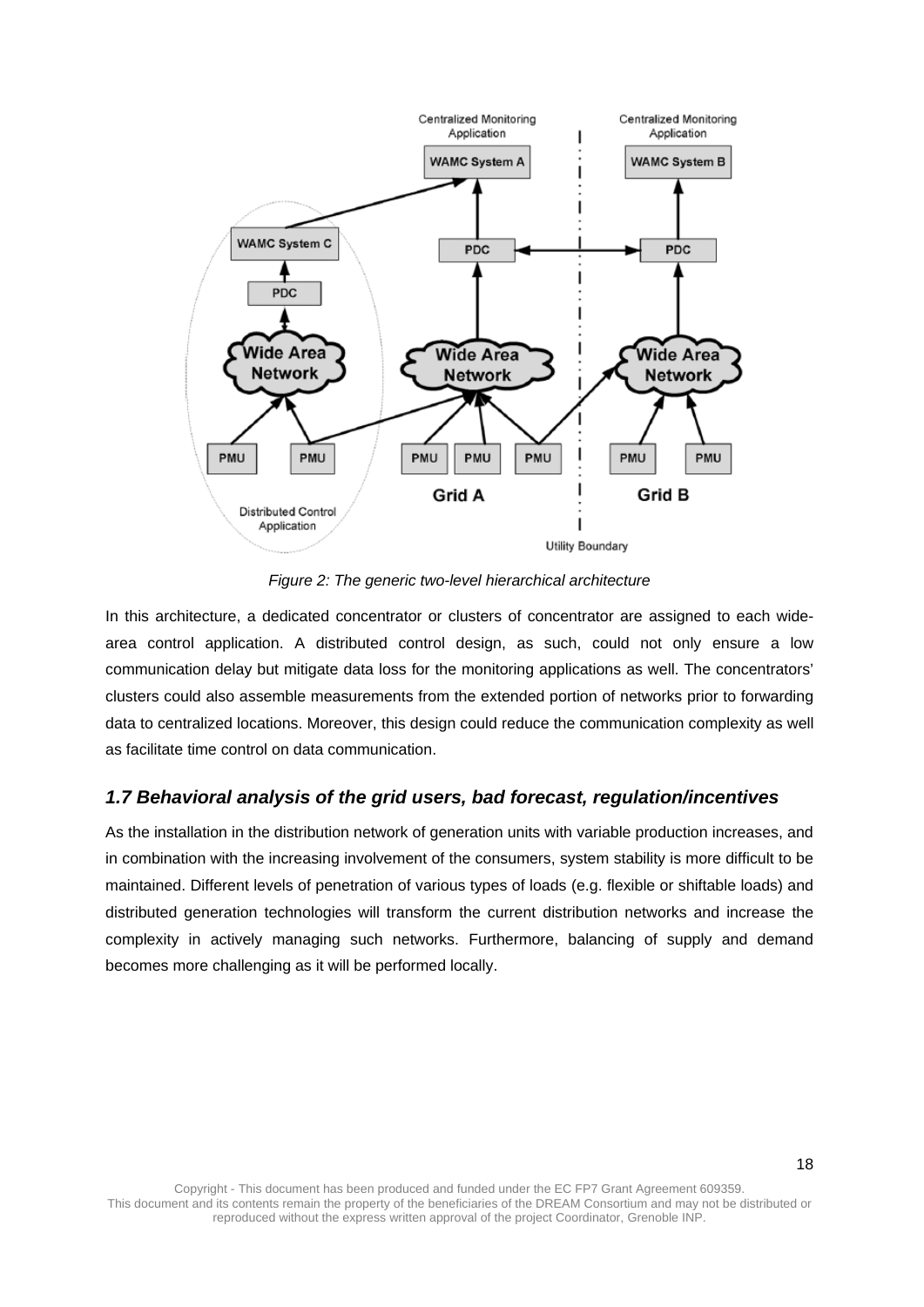## **1.7.1 Incorporation of demand response services to the operation and planning of the energy system**

Demand response services can be integrated into the various system operations, such as system planning, day-ahead scheduling, and real-time operation. Depending on the timescale of each operation, different types of DSR are appropriate (Figure 3) [U.S. Department of Energy, 2006].

In *price-based DR programs* the signal sent to the customer is a price signal. According to that, each customer that has enrolled to such a program and in combination with his personal preferences he will decide whether or not he will respond to the price signal and how much electricity consumption he will forego or shift. As it is clear, price-based DR programs have a voluntary character and the resulting load curtailment or shift is not easily predictable.

*Incentive-based DR programs*, on the other hand, involve certain agreements between the consumer and the entity offering such programs for specific predefined changes in the electricity consumption. In these programs apart from the reward offered to the participating consumers, a penalty can be also established in case of non-conformance to the agreed electricity load modification.

Evidently, the price-based DR programs involve high risk regarding the achieved modification in the electricity consumption of the participants, and as such these kinds of loads can only be incorporated during the long- to mid-term planning. In contrast, loads participating in incentive-based DR programs, and more specifically offer direct load control, can provide value in responding to system contingencies and offer additional options to policymakers to help solve an area's or market's problems, since they can be deployed within minutes. For example, they can help address reliability problems or can be tailored to achieve specific operational goals, such as localized load reductions to relieve transmission congestion.



*Figure 3: Role of DSR in system operation and planning. [U.S. Department of Energy, 2006]* 

Copyright - This document has been produced and funded under the EC FP7 Grant Agreement 609359. This document and its contents remain the property of the beneficiaries of the DREAM Consortium and may not be distributed or reproduced without the express written approval of the project Coordinator, Grenoble INP.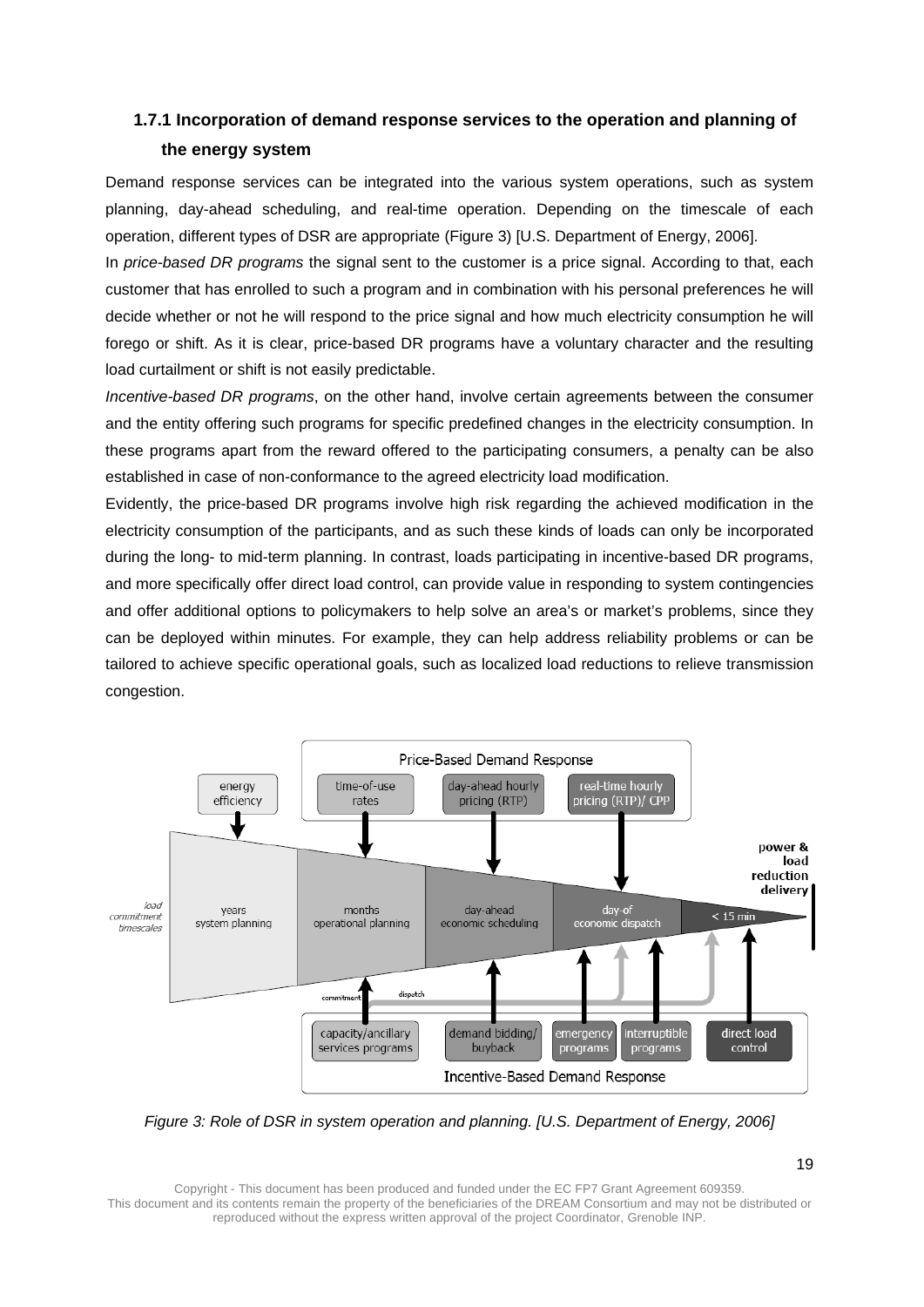### **1.7.2 Demand-side response services provided to power system participants**

Demand-side response (DSR) is seen as a key component of today's distribution networks that not only supports the development of RES, but also facilitates the solution of network constraints and provides services to different power system participants. [CIGRE Working Group C6.09, 2010]

### **DSI services for DSO's**

i. Load limitation to respect power supply contracts with the TSOs

DSI can be used to limit the load at the sub-stations between the transmission and distribution networks in order to avoid paying a penalty in case the actual maximum power demand is higher than the estimated maximum demand.

- ii. Load limitation to defer network investments DSI can contribute in lowering the peak loading of the electricity lines, thus postponing the necessary investments in new lines for increasing the transfer capacity.
- iii. Frequency control from the DG units and load shedding in case of frequency drop With the evolution of distribution networks to active systems and the installation of Distributed Generation (DG) units DSOs may be requested to contribute to the control of frequency. On the other hand, load shedding could be also replaced by load reduction, thus contributing to frequency control with minimum customer inconvenience.
- iv. Voltage control and reactive compensation

Correction of the power factor, a service already implemented at large or medium customers, might also be considered a DSI initiative, although appropriate monitoring is required in order to avoid adverse effects.

v. Relief of HV network congestion

As with the distribution system, congestion in the transmission system could also be avoided by appropriate control over the loads participating in DSI initiatives.

vi. Network restoration

Limiting the consumption after blackout or after a loss of supply from the transmission or the distribution network will help the load take-up from the generators.

vii. Islanded operation and micro-grids

Islanded operation of distribution networks, although difficult to achieve, is important in case of generation capacity loss or for providing higher quality of supply. Keeping the local load and generation balance can be greatly facilitated by demand management initiatives.

#### **DSI services for TSO's**

i. Facilitate electricity market operation

Enhanced market operation is achieved by the increased elasticity of the demand due to DSI initiatives, as it reduces the possibilities of abusing market power and the financial risks of market participants.

ii. Frequency control

Copyright - This document has been produced and funded under the EC FP7 Grant Agreement 609359. This document and its contents remain the property of the beneficiaries of the DREAM Consortium and may not be distributed or reproduced without the express written approval of the project Coordinator, Grenoble INP.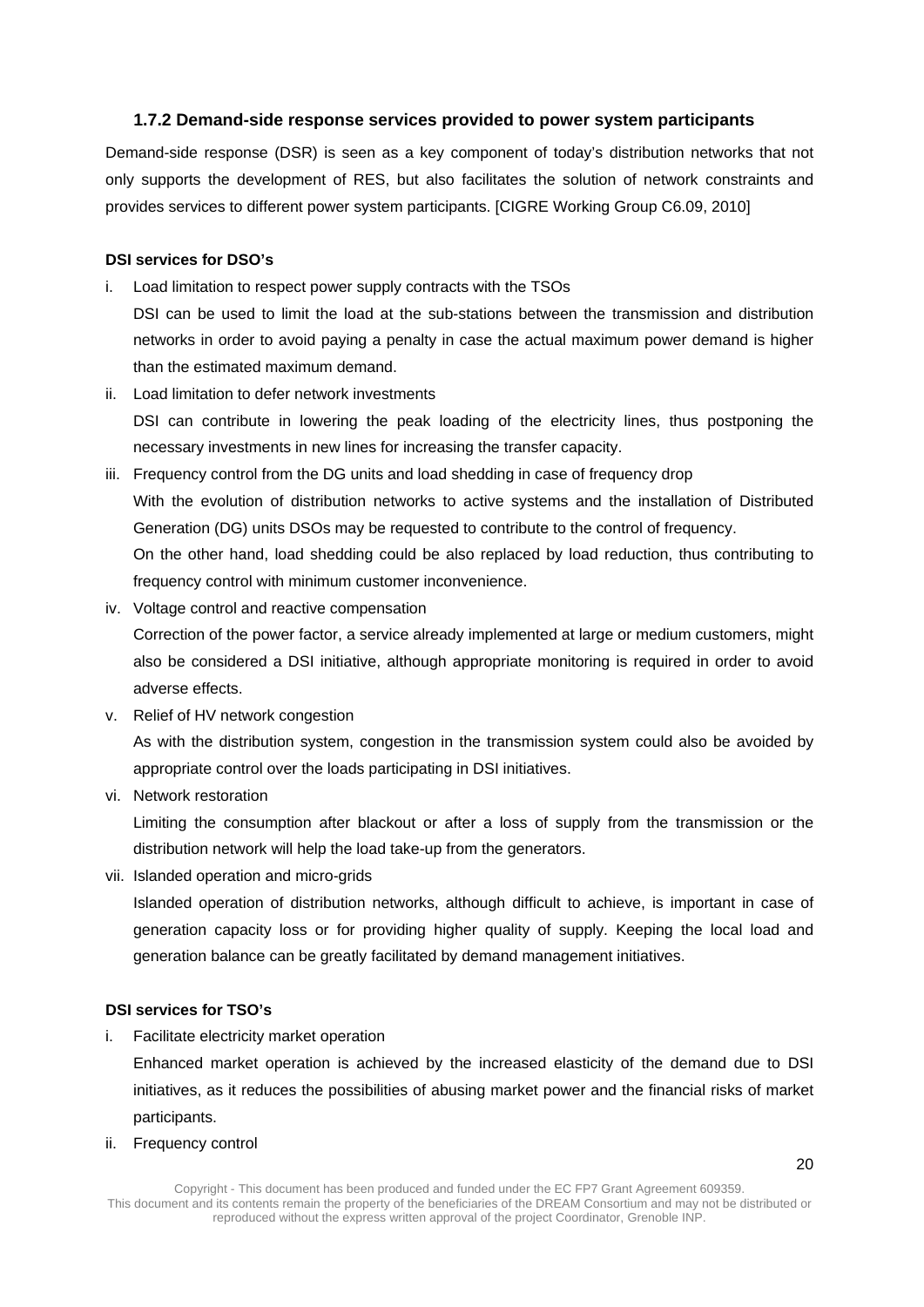- iii. Load shedding in case of frequency drop
- iv. Voltage control and reactive compensation on transmission networks
- v. Power system voltage stability (or voltage collapse)
- vi. Load limitation to defer network investments
- vii. Relief of HV network congestion
- viii. Network restoration
- ix. Islanded operation and micro-grids

#### **DSI services for other power system participants**

- i. Energy efficiency (and reduction of fossil fuel consumption)
- ii. Reducing the peak load (or high level loads)
- iii. Reducing the sourcing costs (and the energy prices)

Load shifting from peak hours to non-peak hours results in avoiding dispatching of the expensive generation units, and, thus, lowering the energy prices and the generation cost.

- iv. Management of load and generation variability (and balancing services) Load management assists in meeting the variability of intermittent energy sources, such as wind energy.
- v. Provision of ancillary services
- vi. Reduction of CO2 emissions

### *1.8 Scientific barriers towards balancing marketplace*

The overview of the state-of-the-art bibliography has revealed a series of scientific barriers for the application of distributed marketplace in the DSO level. These are summarized below:

- Legislation issues that don't permit the DSO to take remedial actions for his own grid.
- Information access and retrieval about consumption/production of the customers connected at the distribution grid.
- A reliable communication infrastructure that will enable the efficient and reliable coordination of the different actors.

At this point it is very important to mention the link between WP3 and WP4; It is mainly associated with the implementation timeframe of taking actions to solve minor contingencies that the market-based procedures are unable to handle. Therefore, WP4 is considered as a potential real-time back-up mechanism to support the actions taken in balancing markets of WP3.

## *1.9 Evaluation of impact of minor contingencies on Decentralized control with peer-to-peer optimization*

The evaluation of impact of minor contingencies on decentralized control will be focused on the mechanisms to reflect results from trades on the market into actual operational configurations. In decentralized control with peer-to-peer optimization the optimization algorithm copes with voltage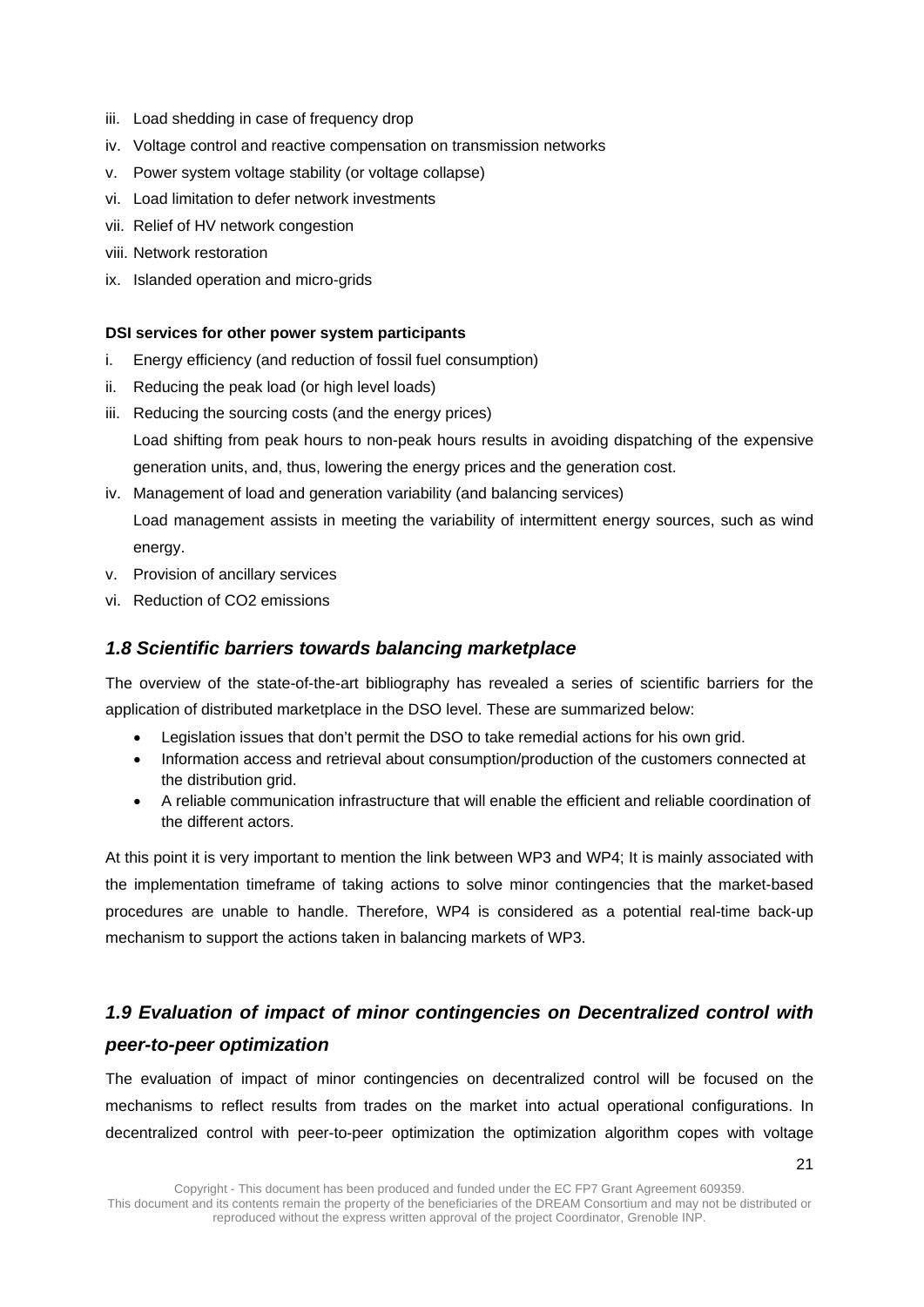problems and line congestions that may arise in a distribution network. The voltage deviation problem (or the congestion management problem) is resolved taking as input certain parameters (i.e. voltage in certain nodes of the network from measurements, estimations, etc.). The algorithm makes certain assumptions such as the ideal grid user behavior along with the reliability in communications. In reality though, it is possible that in some cases different assumptions should be made taking into account possible communication deficiencies and declinations from the ideal grid user behavior. For the assessment of the effect of these declinations from the primary assumptions in the real-world application the following steps are considered:

- Slight changes (in terms of pseudorandom distortions) in the input parameters are made, that correspond to "last-minute" alterations of the customer behavior and/or failures in communication in the real-world application or, in general, in any other causes of poor estimation of the resources incorporated in the optimization process.
- The algorithm runs with all different inputs. The obtained results are compared and the sensitivity outputs relative to small changes in the input parameters are studied.



*Figure 4: The peer-to-peer optimization model* 

The proposed approaches for the sensitivity analysis are:

- Sensitivity analysis for different "last-minute" changes of the customer behavior and study of their affect in the voltage of the grid
- A fair future treatment (or even compensation) of the customers which were forced to contribute more in order to solve the problem because of the withdrawal of other customers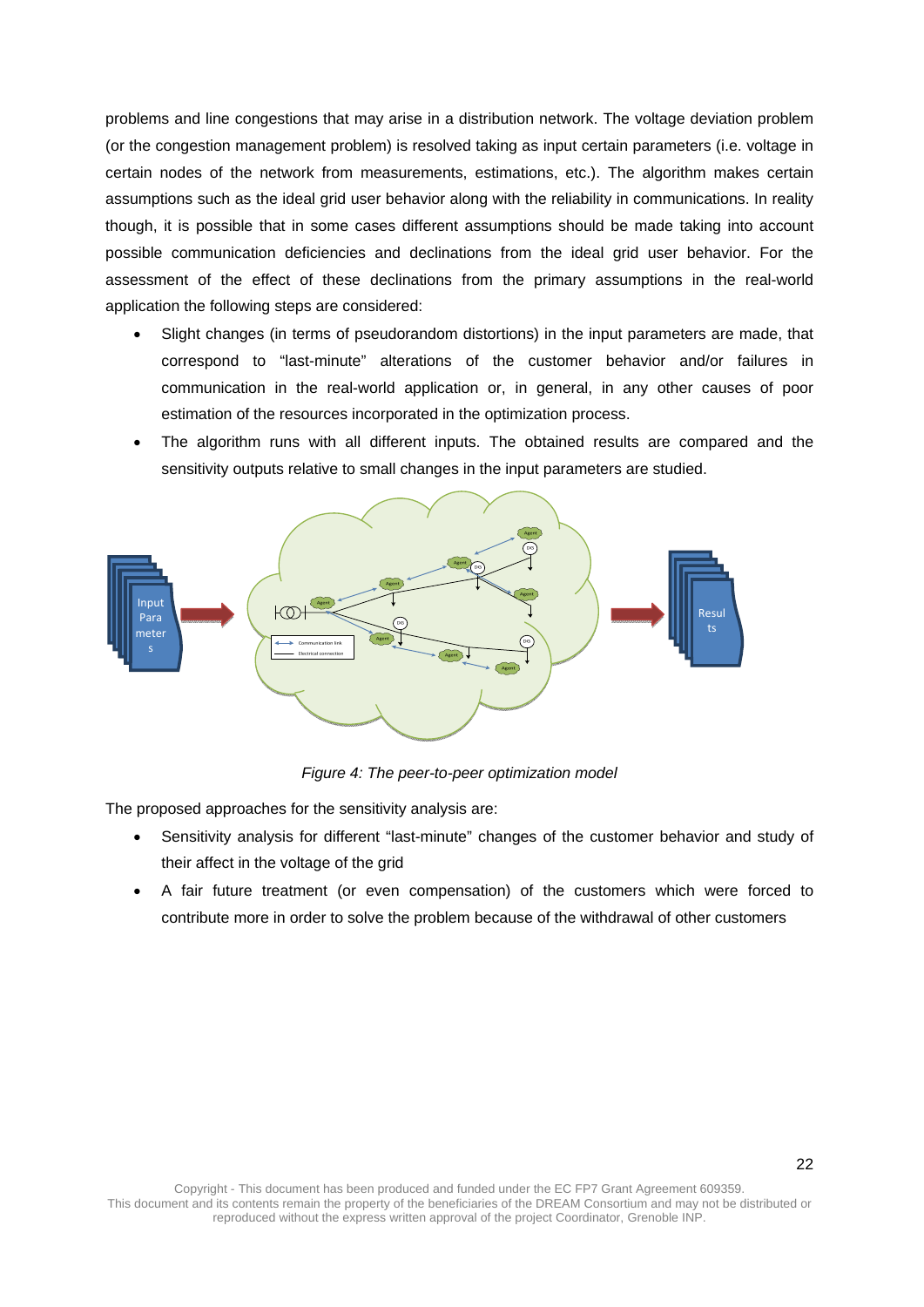# **2. Risk management and contingency plan for DSOs**

## **2.1 Definition of the politic of risk management**

Risk management is the process of identification, analysis and either acceptance or mitigation of uncertainty in investment decision-making. Essentially, risk management occurs anytime an investor or fund manager analyzes and attempts to quantify the potential for losses in an investment and then takes the appropriate action (or inaction) given their investment objectives and risk tolerance. Inadequate risk management can result in severe consequences for companies as well as individuals. Investors are classically managing risks, and allocating capital with the expectation of a return in the future (return on investments or ROI). The value of the investment at initial time is certain, but the future incomes are uncertain. Hence, the probability density function of the net return of investments is introduced. Depending on the expectations of the investors and their definition of value at risk, different strategies could be chosen. For example, a strategy could be to invest in any cases where there is a probability of 50% or more that the average of ROI is positive or above a certain level.

Generally, investors do invest in cases where there is a probability of more than 95% (or 99%) that the ROI is positive. It means that they are considering the net value of their investments at risk 5% (or respectively 1%). Different criteria are considered depending on the risk management policy chosen by the investor to adopt a commercial strategy.

Network operators are investing and operating electrical grids. The energy regulator generally defines a risk management policy for these investments, and especially for transmission systems. A compromise between the cost of the power system and his reliability has to be reached. It is often influenced by political choices.

Distribution system operators will have more and more responsibilities and decisions to make. As for transmission system operators, risk management policies will have to be determined. The objective of this document is to focus on the risk management policies done by transmission system operators and to highlight new problem areas if these types of norms are transposed to the distribution networks level.

# **2.2 State of the Art of risk management and contingency plan for TSOs**

Power systems are conventionally planned to meet a defined level of failure of different individual system assets concerned with transmission, generation or the connection of demand/distribution networks. Even with this inherent security, the risk is not completely mitigated: failures of power systems can and do occur. Moreover, due to the growing complexity of power system operations and electricity trading arrangements, networks are increasingly operated to their technical limits. This drives systems operators to more and more risk management and contingency analysis.

23 The objective of this part is to expose how TSOs deal with risk analysis and contingency plan at the transmission level and try to analyze if it will be easily transposable to the DSOs scale. This will thus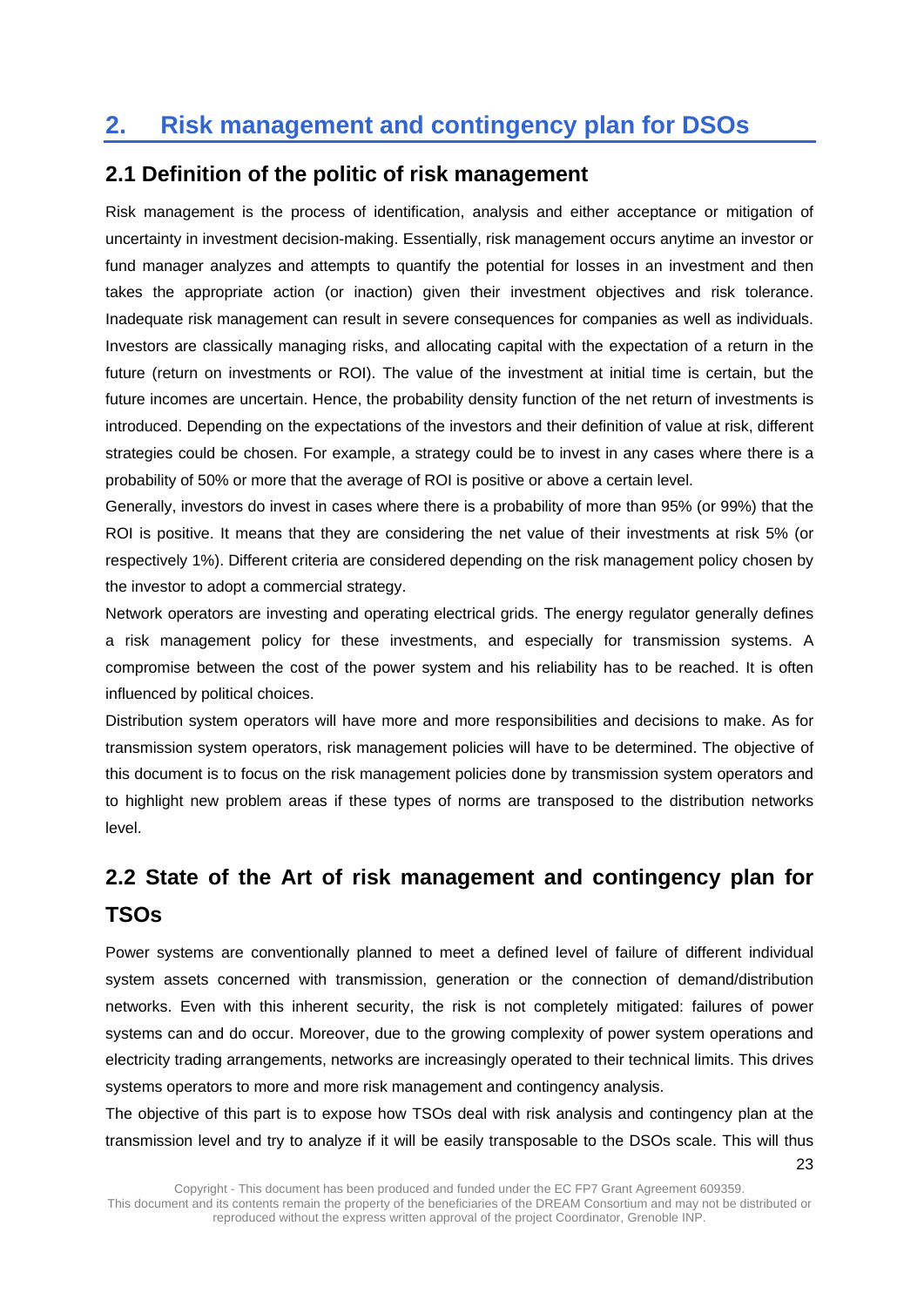allow to extract the major scientific and technical barrier DREAM framework as proactive system (to prepare the reactive part of WP4 and following the active part of WP2) will face to be implemented at the distribution level.

### *2.2.1. Contingency plan*

To ensure the best operating of the electrical grid, system operators are generally performing contingency plan in order to know the possible critical states of their network.

### **2.2.1.1. Types of contingency**

Power systems are frequently subject to disturbances that might limit the capacity of the network. The outage of primary power system assets such as overhead lines, underground cables, transformers, busbars, circuit breakers and generators can severely affect the transfer of the power and consequently the balance between generation and demand.

There are different kinds of disturbances which can be registered and cause contingencies in the power system. They include for example [CIGRE Technical Brochure, 2010]:

- Internal failure of transformers, lines, switchgears, etc.,
- Weather conditions leading to short circuits and subsequent trips of network components, especially overhead lines,
- Failures of transformers, overhead lines or underground cables due to overloading,
- Failure of control and/or protection systems,
- Generator or power station subsystems failure,
- Variable power output from stochastic generation (such as wind or solar),
- Changes in demand due to a connection failure, generation process shut down, or users' behavior…

In addition, at the moment of any one disturbance, parts of the network may already be unavailable due to previous failures or planned maintenance.

#### **2.2.1.2. Reliability of the power system**

Many of these disturbances should normally have a very low probability of occurring within some given time period. A number of indices of power system reliability have been defined to represent the overall level of risk to service in different timescales [R. Billinton, 1996].

A system that is operationally secure is generally assumed to be one with a low probability of blackout. The secured events are conventionally defined in terms of N-k scenarios where N represents the initial state of the system and, depending on the convention used in the particular standard, k represents either a number of primary components going out of service or a number of events [RTE, 2005]. Conventionally, the secured events are those that are considered as credible events, it means contingencies or faults which have been foreseen in the planning and operation of the system.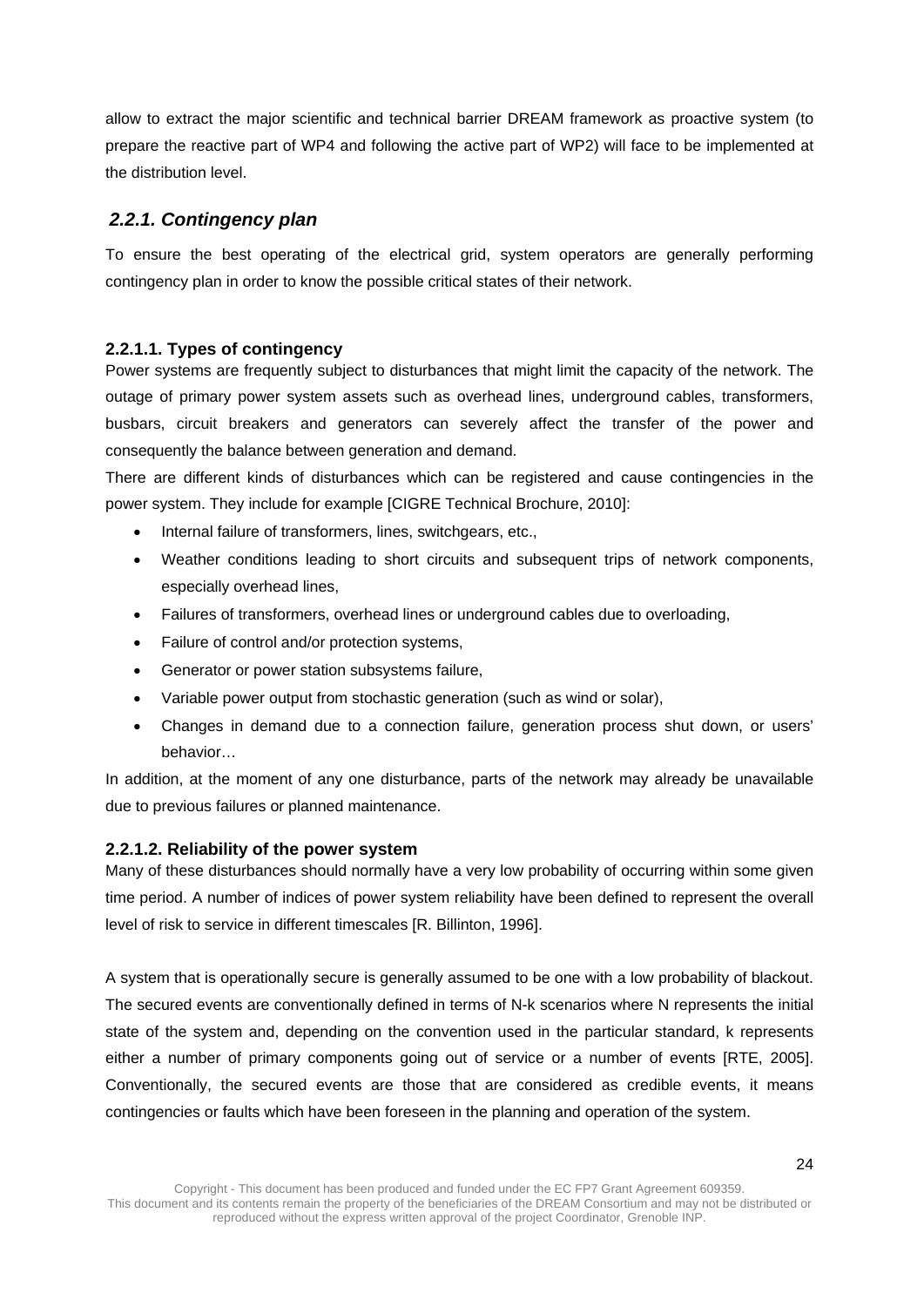The power system has to guarantee that customer supply and scheduled power transits are not affected within given limits by the predefined credible contingencies. To this aim the N-1 rule is practiced in most large power systems worldwide. This rule ensures that the power system is always operated in a robust condition with sufficient safety margins in order to withstand single fault events followed by the loss of one system element (transmission line, transformer, generating unit etc.). Under these circumstances the power system is considered to be in the "normal" state.

All possible scenarios of the loss of a primary power system asset are studied and system operators consider which consequences they will have. Some fast techniques [G.C. Ejebe, 1979] using Tellegen's theorem to generate the sensitivities of a system-wide performance index with respect to the outages, have been developed for the automatic ranking and selection of contingency cases for a power system contingency analysis study. A contingency list is built containing line and generator outages which are ranked according to their expected severity as reflected in voltage level degradation and circuit overloads. Risk can be defined as "effect of uncertainty on objectives" and may be quantified by means of the product of the probability of an event's occurrence and the extent of its impact [CIGRE Technical Brochure, 2007]. Depending on the risk of the occurrence for the power system, contingency events are classified as illustrated in the RTE reliability handbook [RTE, 2005].

In Figure 5, a first set of events is considered as so rare that it is not cost effective to secure against them (zone 1). A second zone gathers together events that are so significant in terms of their impact that they must be secured against (zone 2). A third set has both relatively high probability of occurring and quite significant impact and so should also be secured against (zone 3). Finally a last zone groups together events that might be quite common but with less impact, and for which a technical and economic analysis should be done to define preventive measures (zone 4).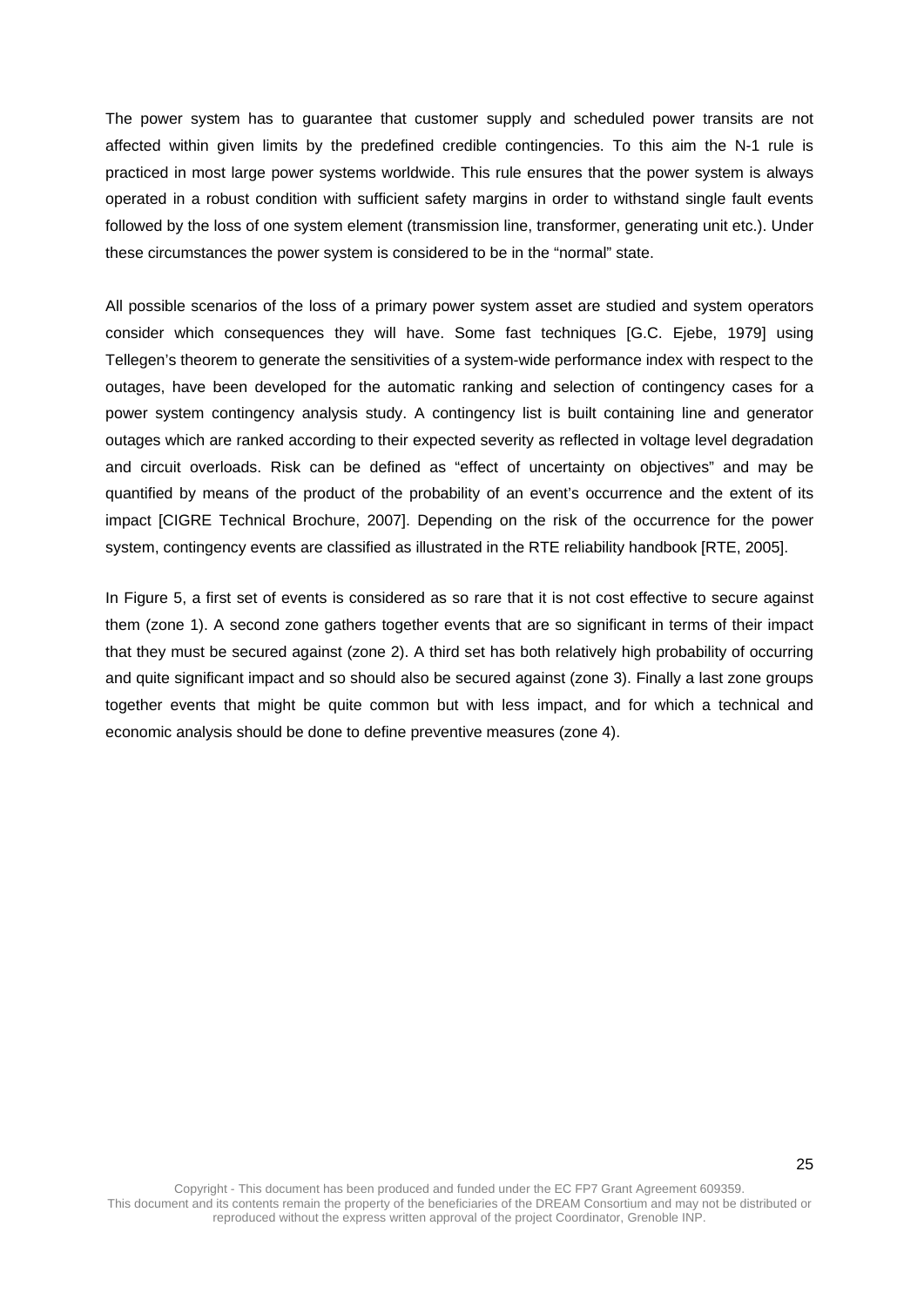

*Figure 5:* Diagram of classification of contingencies, depending on their consequences and risks

Due to the fact that both network and generation investments are expensive and time consuming, perfect security of supply is not realistic. One of the key challenges for system operators, generation investors and policy makers is to find the appropriate trade-off between investment in system facilities and security of supply.

Major unreliability events are often initiated by system fault events in combination with circumstances that are not concerned with outages of primary power system assets. These circumstances can be for example, a demand forecast error, a generator reactive power limit error, or the unavailability of an accurate estimate of the system's current state [CIGRE Technical Brochure, 2010]. Uncertainties have to be applied on production and consumptions plans, to prevent power system from these types of vagaries that can lead to severe outages. TSOs need to establish a forecast of global consumption and to compute how much reserve power is needed to cover the different types of uncertainties. System operators assess all the available reserves, and call for adjustments if necessary, to respect the exact equilibrium.

Thanks to a more decentralized approach and a more controllable network, the use of a contingency ranking algorithm in real time system could enable system operators to locate the areas of weakness under the present operating conditions, permitting them to take into account less uncertainties due to forecast of production and consumption.

A possibility to have an idea of how robust is the model of the power network, is to categorize the system as a whole, doing an exercise in risk analysis where the risk associated with a specific hazard, that is intended to be protected against by a specific, is calculated without the beneficial risk reduction effect of such safety functionality. That "unmitigated" risk is then compared against a tolerable risk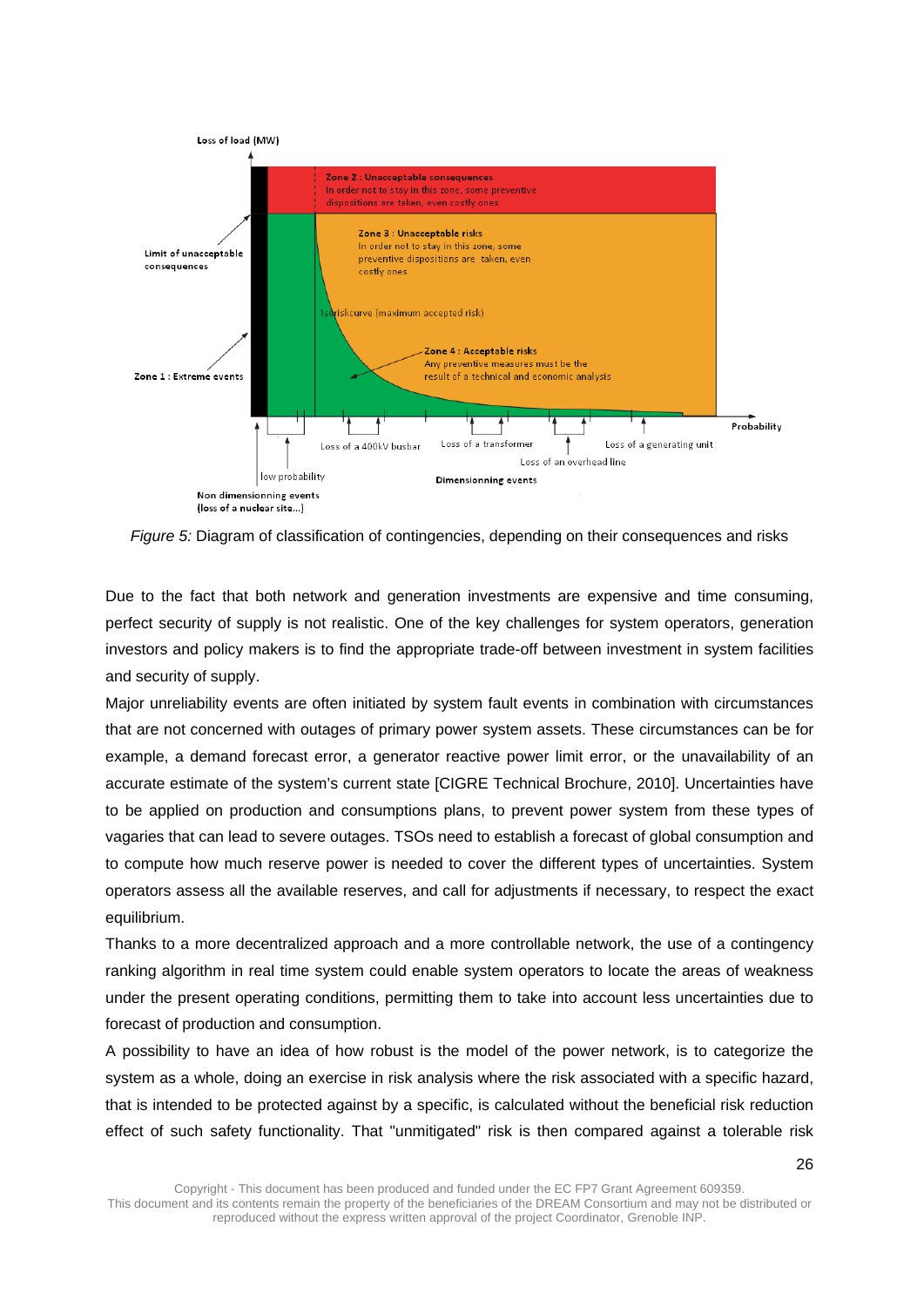target. The difference between the "unmitigated" risk and the tolerable risk, if the "unmitigated" risk is higher than tolerable, must be addressed through risk reduction of the safety functionality. This amount of required risk reduction is correlated with the safety level.

There are several methods used to categorize the safety level of the system. These are normally used in combination, and may include:

- Risk Matrices
- Risk Graphs
- Layers Of Protection Analysis (LOPA)

Of the methods presented above, LOPA is by far the most commonly used by large industrial facilities.

### *2.2.2. Reserve sizing*

Although major system unreliability events have a low probability of occurrence, their potential impacts on customers can have wide social and economic effects. It implies a need to consider all possible sudden disturbances and to evaluate the possible effect of each one. The power system has to be designed in a way to be operable under the majority of minor disturbances and to be rapidly recovered when failures occur. Reserves of both active and reactive powers and of network capacity have to be dimensioned and thus, many sudden disturbances have little or no immediate impact on the whole power system.

Furthermore, there are several balancing processes with different full activation times, presented in Table 2, which present the different balancing processes with characteristics of activation and activation times [eBadge project Deliverable D2.2, 2013].

|                                                                    | <b>Activation</b> | <b>Full activation Time</b><br>max, time for full activation |
|--------------------------------------------------------------------|-------------------|--------------------------------------------------------------|
| Primary control -<br><b>Frequency Containment Reserve (FCR)</b>    | Automatic         | $<$ 30 sec                                                   |
| Secondary control -<br><b>Frequency Restoration Reserve (aFRR)</b> | Automatic         | $< 5$ min                                                    |
| Tertiary control -<br>Manual Frequency Restoration Reserve (mFRR)  | Manual            | $< 15$ min                                                   |
| <b>Replacement Reserves (RR)</b>                                   | <b>Manual</b>     | < 1 h                                                        |

#### *Table 2:* Different balancing processes with characteristics of activation and activation times

The Frequency Containment Reserve (FCR) is activated to stabilize the frequency after the disturbance at a steady-state value within the permissible maximum steady-state frequency deviation. The frequency restoration process brings back the frequency towards its set point value by activation of Frequency Restoration Reserve (FRR) and replaces the activated FCR. The FRR can be segmented in an automatically activated (aFRR) and a manually activated (mFRR) reserve. The Replacement Reserve (RR) replaces the activated FRR and/or supports the FRR activation by activation of RR.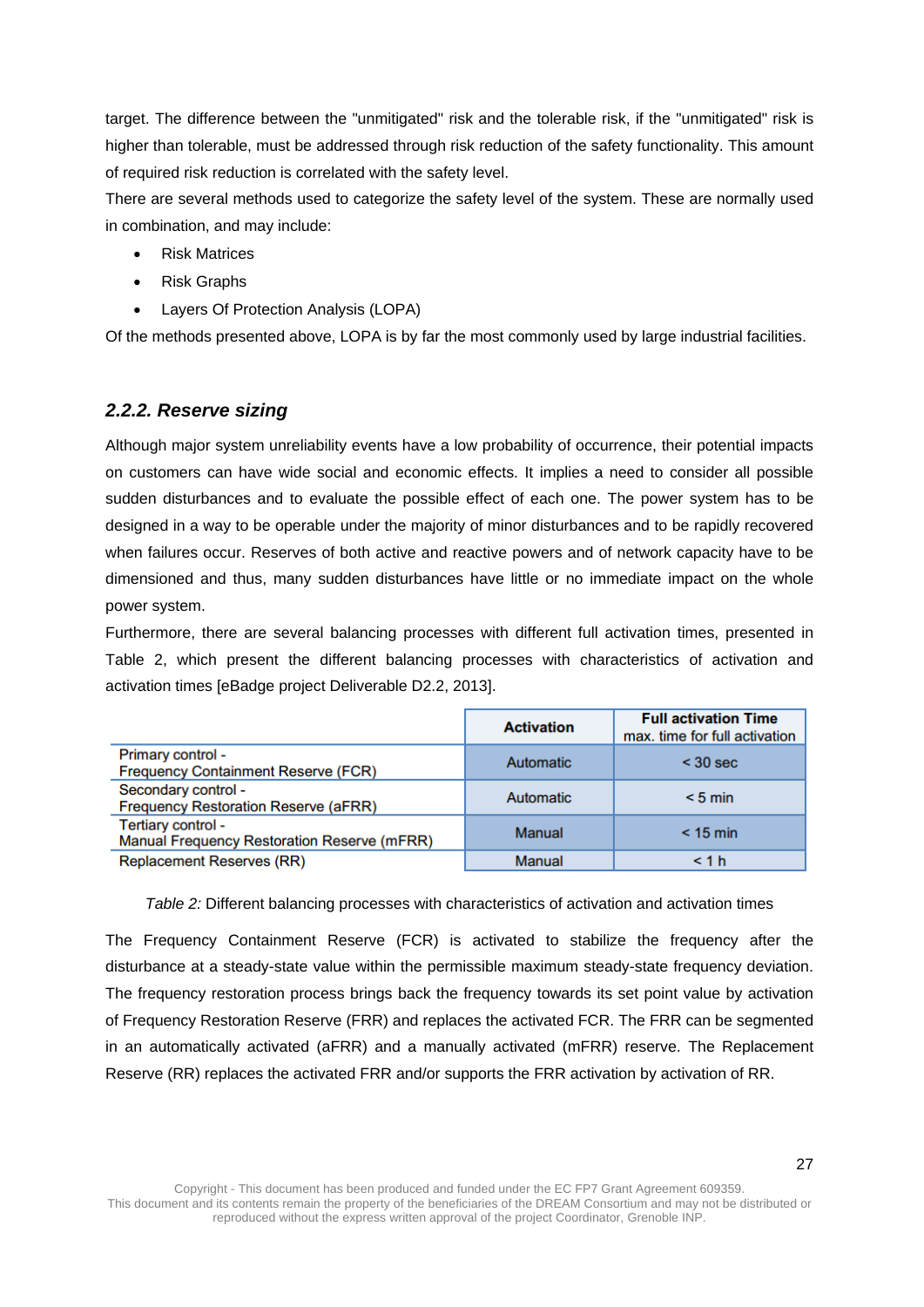#### **2.2.2.1. Sizing**

Based on studies on references incidents, the total amount of both active and reactive reserve is estimated. As an example, in the RGCE Synchronous Area an N-2 criterion is used leading to determine the size of the reference incident in 3000MW which is the equivalent to two nuclear power units of 1500MW, the biggest there are in the system. Therefore 3000MW seems a reasonable reference incident for RGCE, conservative enough to assure that larger imbalances will be rare, but assuming that all larger imbalances are caused by generators trips and that the FRR always replaces FCR as designed [CIGRE Technical Brochure, 2006].

In France, the UTCE rule requires permanently a minimum of 700MW (up to 750 MW in the winter) for the primary reserve which can be activated automatically, and a minimum of secondary reserve depending of the load which can also be activated automatically. The tertiary reserve is divided in two parts: a first part (mFRR) of minimum 1000MW which can be activated in less than 15 minutes, for a duration of minimum one hour for each activation and which can be called at least twice a day. The second part (RR) has a minimal value of 500MW and must be activated in less than 30 minutes for a duration of a least six consecutive hours, and which can be called one time a day [RTE, 2005].

The difficulty in controlling individual power flows rises rapidly with the distance and complexity of the network. Any change in generation or topology of the transmission network will change loads on all other generators and transmission lines in a manner that is difficult to control. The deregulation of the electric industry leads the market to tend to be a great influence on generation dispatch and the location of new generation facilities. It becomes increasingly difficult for longer term horizons to predict the location and dispatch of generation and thus be able to plan for transmission upgrades and reinforcements [CIGRE Technical Brochure, 2007].

The changing situation integrating more and more intermittent energy sources, most notably wind generation, has meant an added level of uncertainty to the generation dispatch and flow patterns [CIGRE Technical Brochure, 2006]. This added variability to the generation also results in significant challenges in dimensioning the transmission system and operational planning which lead to more and more needs of reserve.

Last but not least, market rules may interfere with system operation, because commercial arrangements for reducing the spinning reserve are quite common. Maintaining the balance of active power in the system will include the use of interruptible loads as a substitute for spinning reserve. These loads can cover a wide range of contracted capacity, ranging from tens of megawatts (industrial customers) to thousands of megawatts (pumped storage). A more recent development is that of contracts with commercial customers for grid peak load reduction, either by disconnection of noncritical loads or by transferring all or part of demand to emergency generators [CIGRE Technical Brochure, 2010]**.**

These new considerations lead to a conclusion that the regulatory framework and various incentives should take care of the impact they create on the grid and infrastructure, and new mechanisms and rules should be created to alleviate congestion and stress of the electricity grid.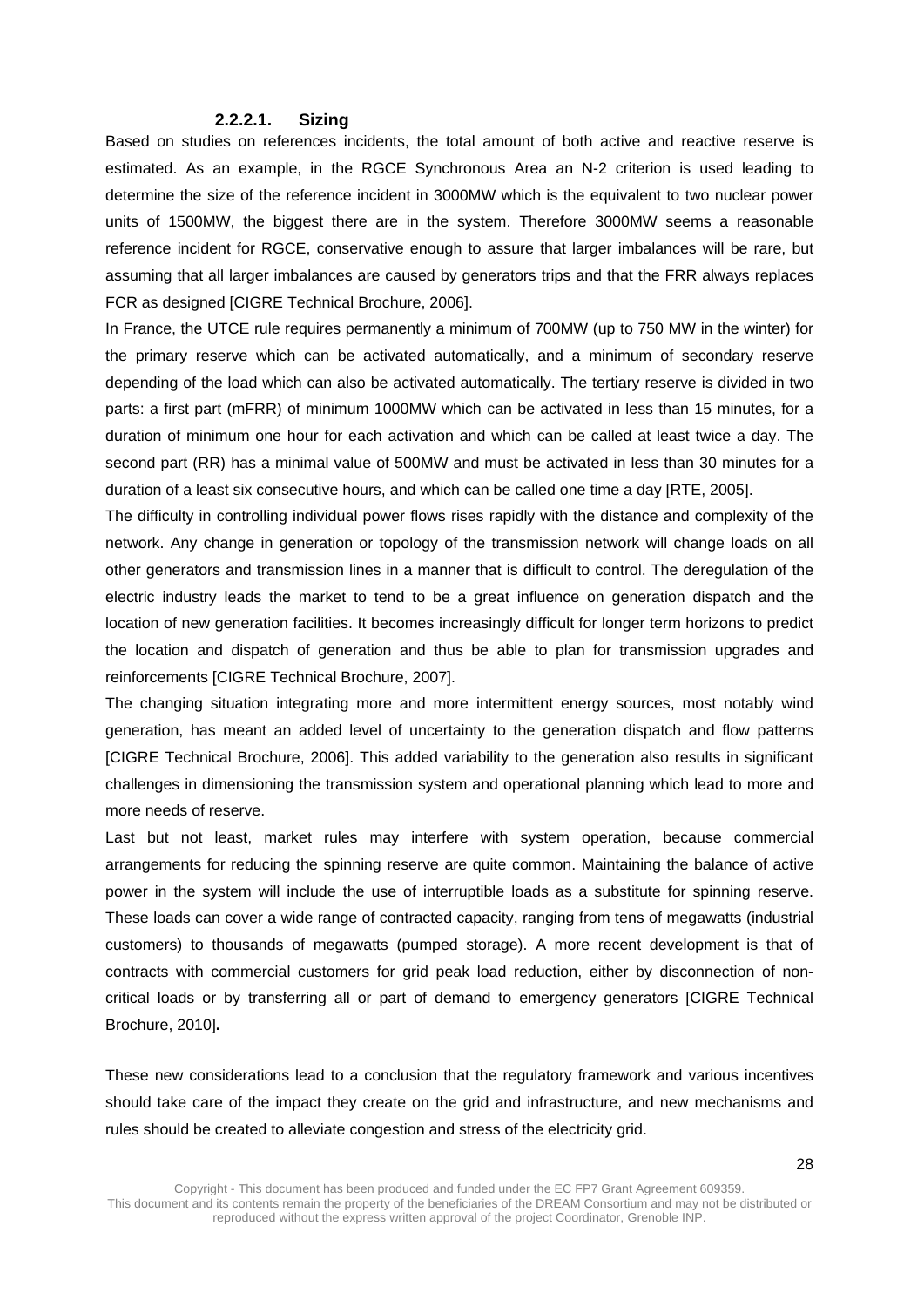#### **2.2.2.2. Toward a capacity market**

In link with the investments politic trends, the low return on investment of peaking plants is a first motivation for the instauration of a capacity market. System operators are faced to a large deficiency of peaking production plants, which have a limited return on investment because of a non-suitable remuneration: peak plants produce only during peak periods. These types of situations can be observed as well for all types of flexibility owners, which will have a low return on investment of their equipment [Méda, 2014].

The instauration of a capacity market would permit to increase the number of offers on the balancing mechanism, and would emphasize the interest of using all types of flexibility and at all levels of the power system for recovering contingencies and stress of the grid. The attempt to derive quantitative information on the demand for additional capacity at the critical bottlenecks has turned out to be a particularly difficult task [IAEWTransport, 2001]. However, thanks to a decentralized power system as designed within the DREAM project, a possible scheme could be the instauration of different local capacity markets allocated at the different levels of the electrical grid.

This capacity mechanism will guarantee a specific remuneration for flexibility productions, which will be independent of the wholesale markets. This will ensure to system operators that there will be enough reserve of both active and reactive power for any envisaged scenario of consumption, and particularly during peak periods.

#### **2.2.2.3. Reliability of the reserves**

Another problematic issue to cope with is the guarantees of the reliability of the reserves, both at balancing responsible parties' level and at transmission system operators' level.

#### **At BRP's level**

Every BRP has to ensure reliability of the balance between production and consumption at their level. In any case of unbalance caused by a BRP, the latter has to pay a penalty which is based on the cost the system operator has to spend to solve the congestion. As this fee might be costly, BRPs have generally their own available reserves in their portfolio to cover some changes in the amount of their offers and limit the risk of unbalance. Consequently, BRPs have also to establish risk management strategies, evaluating the reliability of their production and consumption offers.

#### **At TSO's level**

As explained in the previous sections, the global unbalance of the transmission power system is managed by the transmission system operators, who are dealing with different types of reserves. These reserves might also have a limited reliability: for example, a producer could have offered a certain amount of energy to the balancing mechanism that TSO cannot activate in real time because of a technical problem leading to the unavailability of the offered flexibility. In order to cover these risks, TSOs have to specify and to ensure a margin of reserves (a higher level of reserves that required).

With the development of sustainable electricity sources, renewable and intermittent energy could be used to offer reserve with limited reliability. This raises new problems for system operators who will maybe prefer to rely on trustworthy but expensive offers, rather than on unreliable and cheaper offers.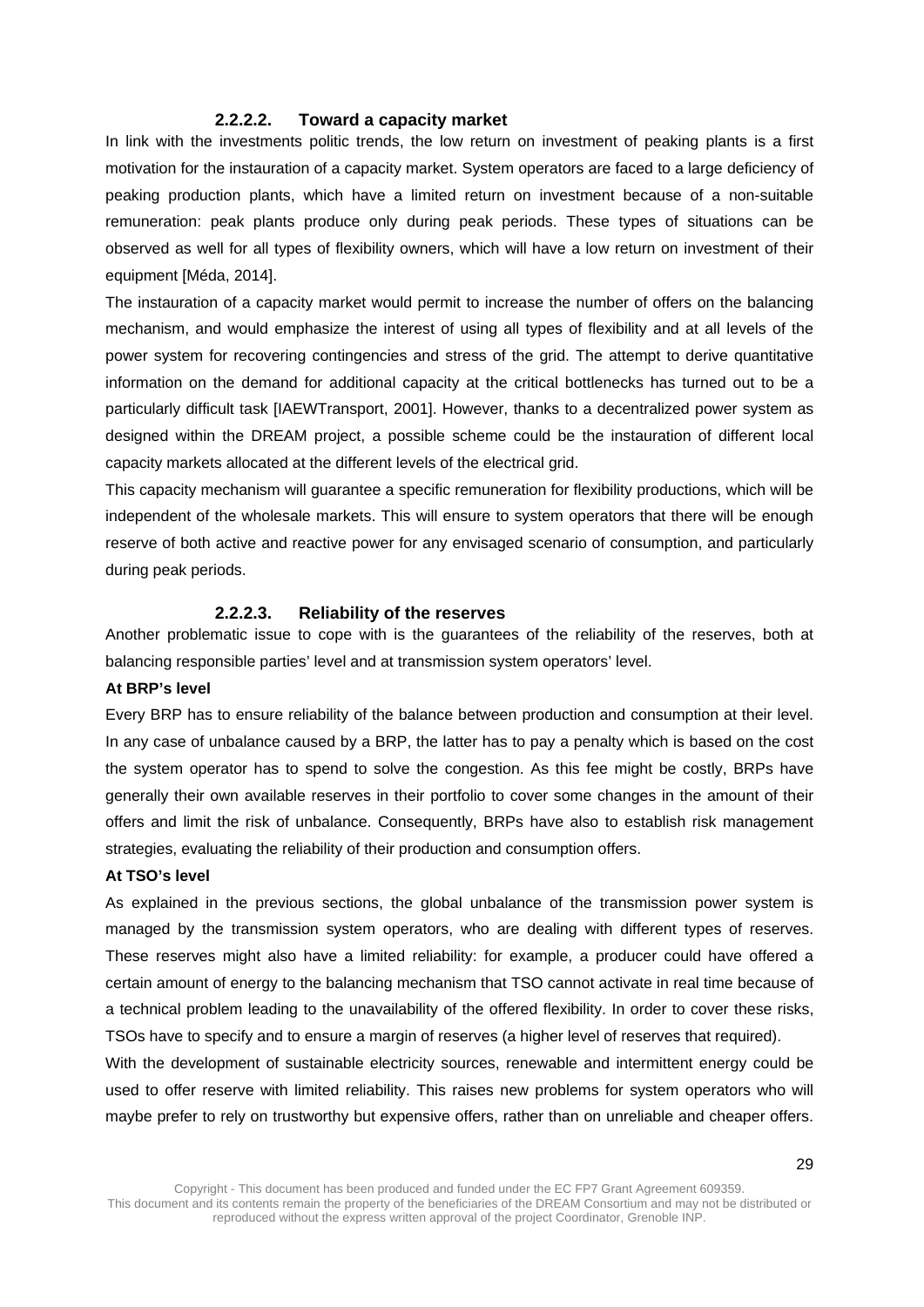Consequently, remaining questions are dealing with the evaluation of these new local reserves' reliability.

#### *2.3. Transposition to the active distribution network*

With a decentralized approach as adopted within the DREAM project, these transmission level mechanisms should be transposed to the distribution network. Transmission system operators and distribution system operators' coordination will be essential in operational timeframes. Restricted visibility will limit the ability to prepare contingency plans for critical and emergency situations.

The aim of this part is to present existing tools which can help to transpose these contingency plan and risk management mechanisms to the distribution system, taking into account a lot more uncertainties in the distribution part of the electrical grid. In a second time, it highlights the time scales difficulties that can arise in the optimization processes, which will have to be closed to the real-time scale. Finally, a third part presents what could be economical and technical strategies for distribution system operators.

#### **2.3.1. Digital methods to represent vagaries and uncertainties**

Liberalization and the introduction of markets have created competition in the generation sector. Transmission investment is closely aligned to generation investment and the lack of transparent longrange plans for generation has consequently created uncertainty for transmission planners. Further, the introduction of new technologies, especially renewable technologies like wind generation, change the performance requirements of the transmission grid. Specifically, variable output and scalability of some renewable generation investments create further uncertainty for transmission planning and investment [CIGRE Technical Brochure, 2007].

These arguments can be extended to the distribution network, where distribution system operators and aggregators are dealing with both active and reactive decentralized power reserves. First of all, consumptions in the distribution network are not precisely predictable and some models including vagaries are used to represent it. Renewable generation plants as solar panels and the expansion of demand-response management are adding a lot of uncertainties to the generation dispatch and flow patterns.

Some digital methods are suitable and quite performant to represent these types of uncertainties. Deterministic methods as state enumeration, probabilistic ones as Monte Carlo Simulation (MCS) and fuzzy logic tools are three types of techniques that can be applied to power system processes. While state enumeration is straightforward, the full enumeration is usually not possible because of the prohibitive number of system states, or combinatorial explosion. Hence only some of the system states satisfying a predefined criterion are considered. MCS are capable of dealing with complicated systems and considers all possible events, but it imposes a heavy computational burden. Finally, fuzzy logic tools are performing a lot less computations.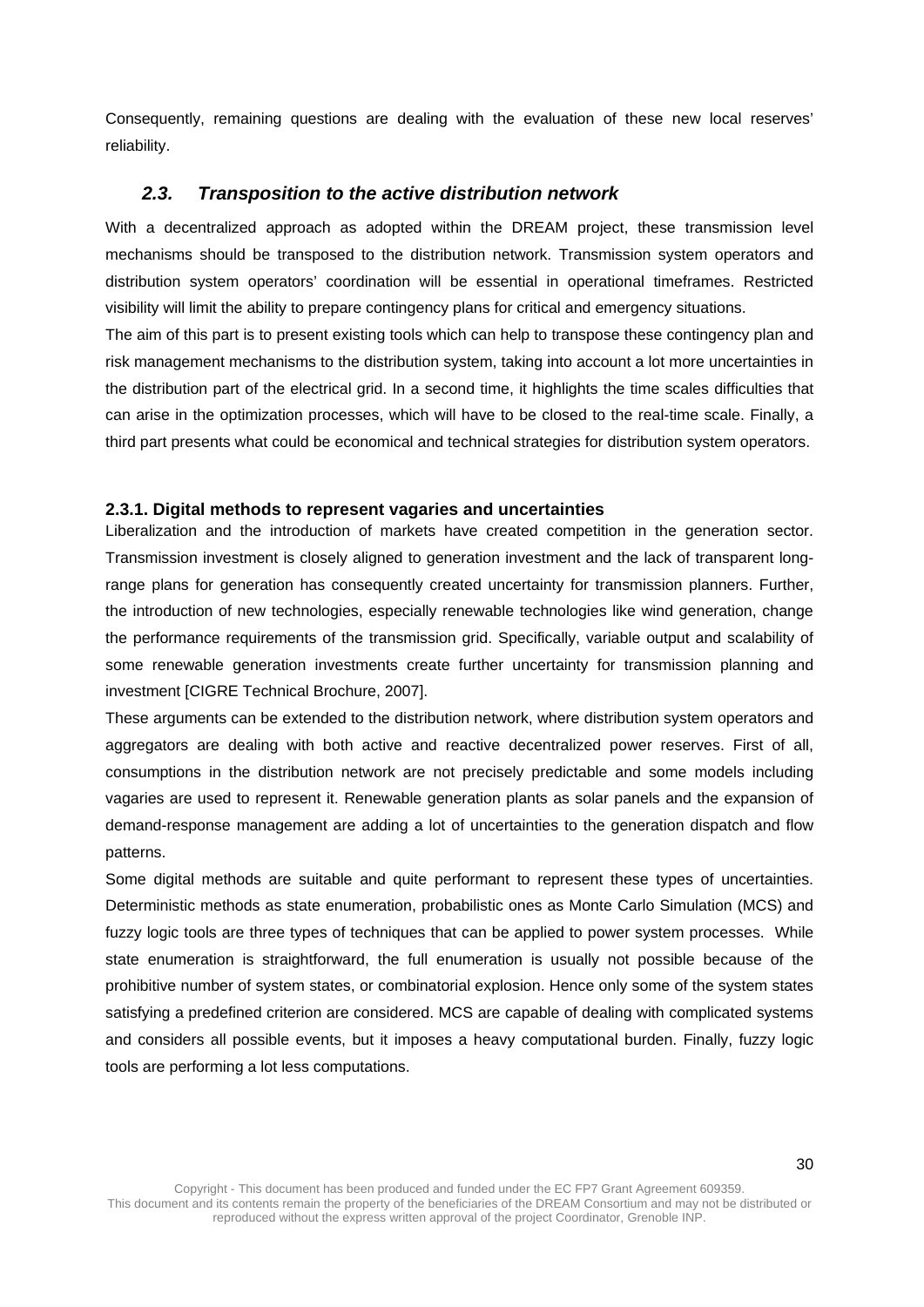#### **2.3.2. Deterministic methods**

Applying the N-1 rule in order to construct the contingency list involves a large number of computer simulations defined by selecting a set of network configurations, a list of outage events and the performance evaluation criteria, leading to a combinatorial explosion. A further consideration is that some non-transmission uncertainties on forecast, such as generation or a coordinated demand side response, may not have the same reliability as a transmission outage. A deterministic model does not allow comparisons between these options. Some fast screening methods [G.C. Ejebe, 1979] are used to speed up computations but generally, ranking algorithms do not give a perfect ordering and require the user to tune the adaptive stopping criterion to balance the overall execution time with the desired margin of error to assure that all possible troublesome combinations are covered.

Focusing on the most severe event and ignoring consequences and probabilities may lead to over investment in the transmission system or inappropriate prioritization of investments. The challenge is to refine the investment decisions without reducing security margins.

#### **2.3.3. Probabilistic methods**

Because of the dimensionality introduced by the uncertainties in data and forecasts, an impossibly large number of deterministic studies might be required to compute an analysis of each possible combination. Among probabilistic methods, there are two fundamental approaches to assess system reliability evaluation - analytical enumeration and Monte Carlo simulation. Monte Carlo methods are generally more flexible when complex operating conditions and system considerations (such as bus load uncertainty and weather effects) need to be incorporated [R. Billinton, 1995].

The contingency enumeration method relies on knowing each of the possible failure modes and the probability of each occurring. The overall probability of a failure affecting security can be assessed by considering each sequence of failures that result in a loss of supply by direct calculation. The Monte Carlo method essentially uses a random sampling of the possible failure modes with the sampling frequency related to the probability of a failure occurring. Monte Carlo simulation method is often applied for reliability evaluation of generation and transmission system or distribution system [S. Tao, 2012], [A Sankarakrishnan, 1995], [W.S. Andrade, 2009] where inputs are defined as probability density functions taking into account uncertainties. However, in order to obtain an aggregated result that has converged to a stable mean, the number of simulations can be very large. As each sample may require quite detailed analysis (at least a power flow but possibly time and/or frequency domain analysis as well), the computational effort could be considerable [CIGRE Technical Brochure, 2007].

#### **2.3.4. Fuzzy logic methods**

Fuzzy logic is another mathematical method that could model uncertainties, with fuzzy logic variables which may have a truth value that ranges in degree between 0 and 1 [G.J. Klir, 1995]. The fuzzy logic method allows to model uncertainties applied on input variables such as bus load uncertainty and effects of the weather. The obtained results give the upper and the lower boundaries of electrical constraints to apply in an uncertain environment with much less computation effort [W.C. BRICENO VICENTE, 2011]. This method could be a very performant tool to model vagaries in distribution network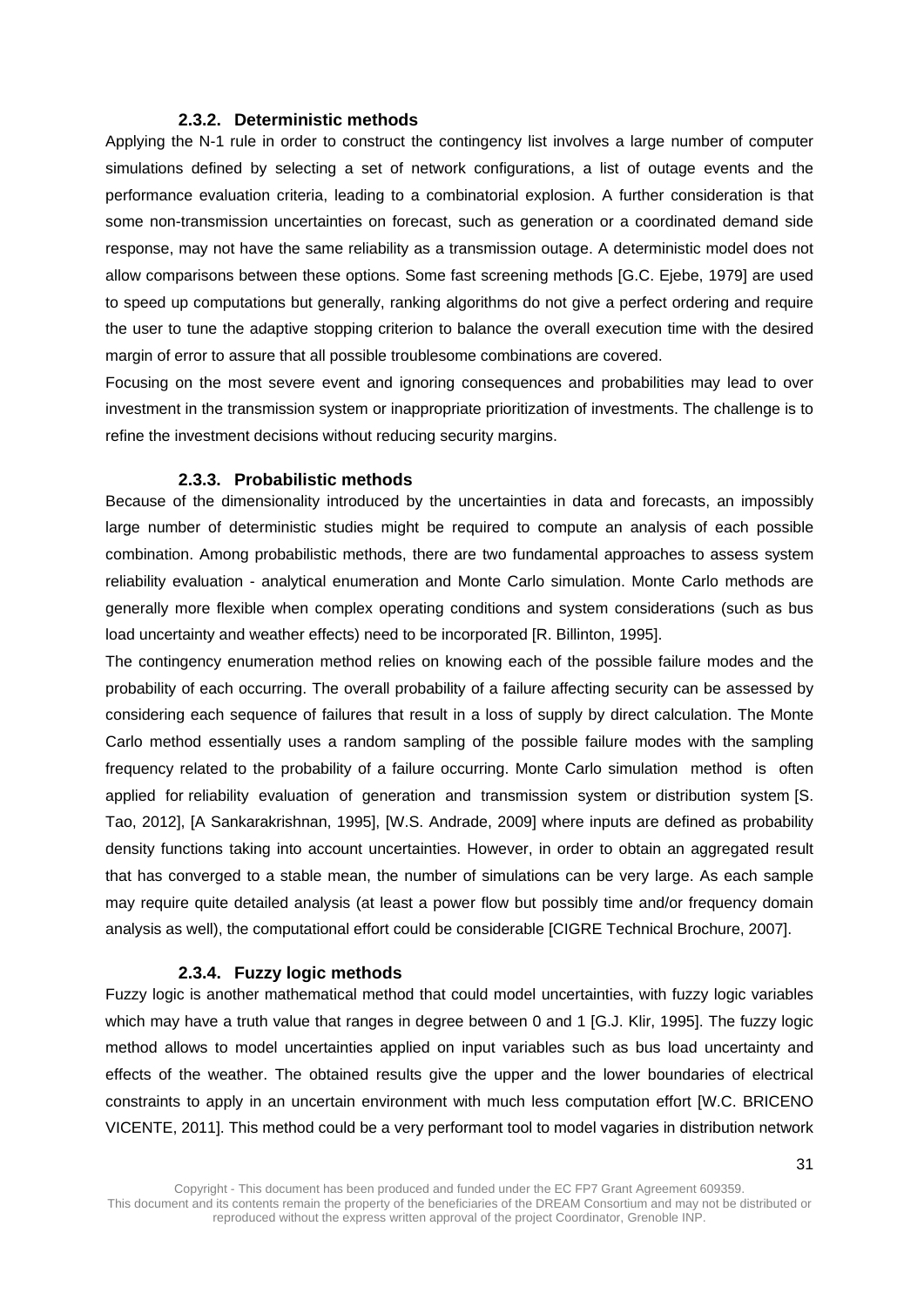and could be very helpful to perform contingency analysis and reserve assessment for large distribution networks.

### *2.4. Time scales concerns*

On transmission level, the forecast and reserve needs are assessed at relatively long time scales (long term, day-ahead, intraday). In the long term, electricity can be traded within electricity markets in advance. In the middle-term, electricity can be traded on the day-ahead and on the intraday markets. The objective here is to introduce availability objectives in a short-term optimization process.

Taking the advantages of the distributed control, it could be possible to establish local flexibility markets (with short-term bids which are declared too late to be transmitted up till the TSO). This concept is not possible for a network controlled in a centralized approach, where all bids have to be transmitted to the TSO who is the only user of the flexibility.

In the DREAM framework, access to the balancing market will be available for all the different market players offering bids of reserves capacities. Bids will be aggregated at different levels in order to permit all actors to have access to the markets. Offers could be sent by large power producers with large and fast overproduction capacities (through spinning/non-spinning reserves), by energy suppliers or also by end users (through demand response).

These flexibility bids can be proposed and planned during the day-ahead or intraday process, but other bids can also be sent during a more short-term process. Finally in real-time, after receiving the nondeclared flexibilities, the activation process of reserves capacities can be done.

#### **2.4.1. Day-ahead flexibilities**

In day-ahead and intraday phases, all market parties can propose their availability of reserve capacity by sending a bid to the TSO. Particularly, flexibilities bids connected to the distribution system can be aggregated by commercial aggregators and sent to the TSO. By aggregating bids in a pool, the reliability of services provided individually by end users can be improved: for example, if a particular unit is not able to deliver the planned capacity, the aggregator can still provide the service using other units of its portfolio. Having a relatively large pool enables the DSO to better manage and define his own "internal" reserve and risk.

Another advantage of the aggregation is that registration, communication and settlement are performed at the level of the aggregator, facilitating the participation of small units. It permits end users to have access to the markets, but it has also a positive effect on the security of supply and decreases the balancing prices, as more participants can participate into the market. The aggregation mechanism will permit to value the flexibility of prosumers at national markets level. Hence, it is a good process for flexible market players (of all different size) to act on the market.

#### **2.4.2. Short-term flexibilities (for DSO usage)**

In a short-term time scale, a mechanism of local flexibilities provision can be implemented in order to assess possible others local reserves that have not been declared in day-ahead or in intraday,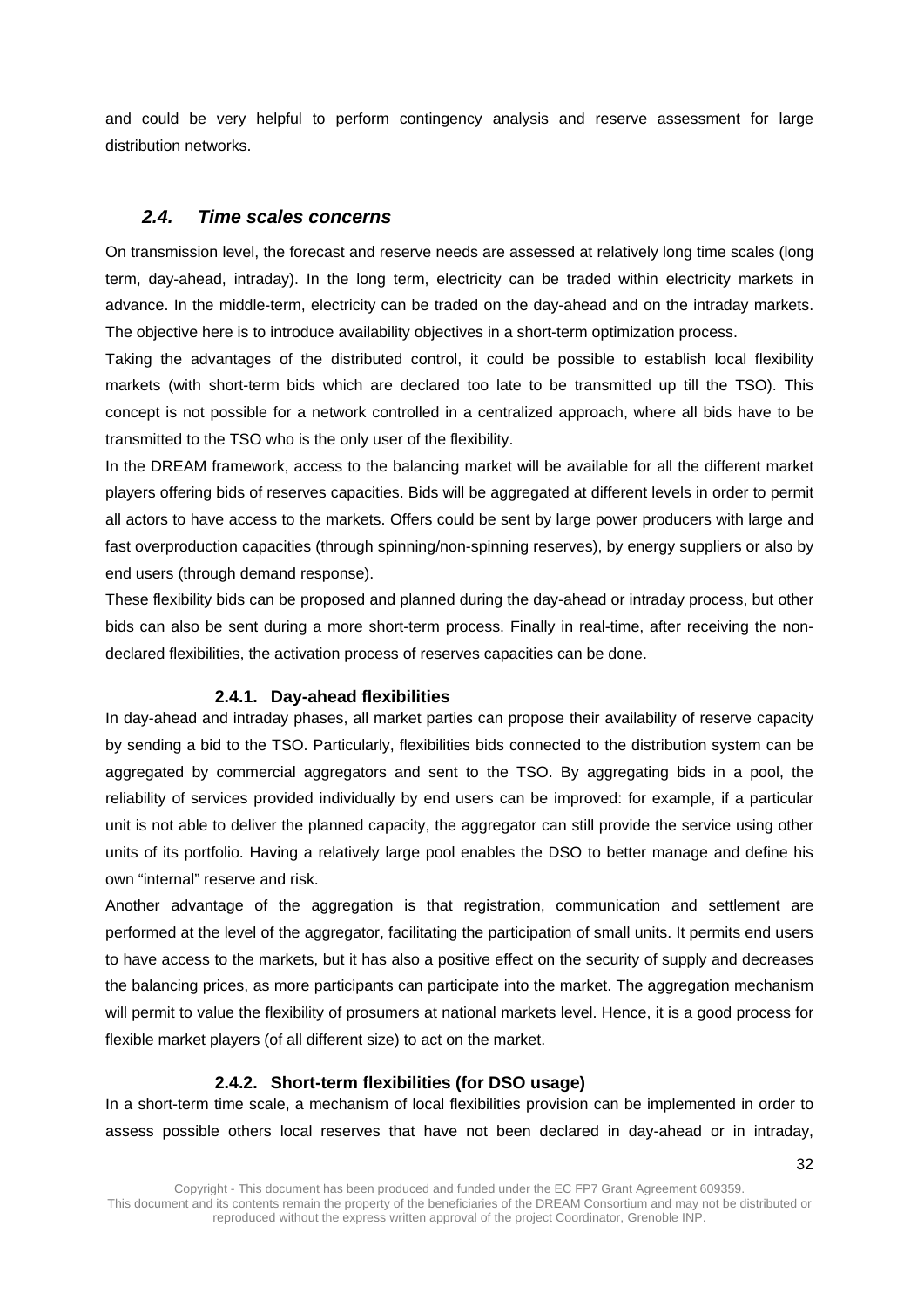enabling to meet short-term and real-time network constraints (congestions, voltage deviations). At this time-scale, the day-ahead and intraday processes are assumed to have been completed, leading to an optimal plan of energy balance and knowledge of available declared flexibilities, taking into account network constraints. These local markets could be handled at LV and/or MV levels.

A control of the local market prices will have to be established in some way in order to avoid parallel markets and possible speculations.

### *2.5. Local investors' behavior*

This last section is raising the question of local investors' behaviors, whether for aggregators, producers or DSOs. New local reserves or new capacity mechanism will create new local markets. At a local scale, the number of local flexibilities is likely to be low: in a likewise situation, the market might not be fair and equitable. There is a high probability that actors make common implicit agreements, raising the market price in order to increase their benefits.

At a more global scale, the behavior of system operators will have a large impact on the behavior of other actors. Depending on his choice for the overall reliability level of the power system he is responsible for, the system operator can either choose to invest in reinforcements of the grid and consequently use not much local flexibility (in this situation, the market price of the flexibility will be relatively low), or choose to rely on available local flexibility and not to invest too much in reinforcements (in this situation, the market price of the flexibility will be higher). System operators will choose their strategies after economical and technical analysis.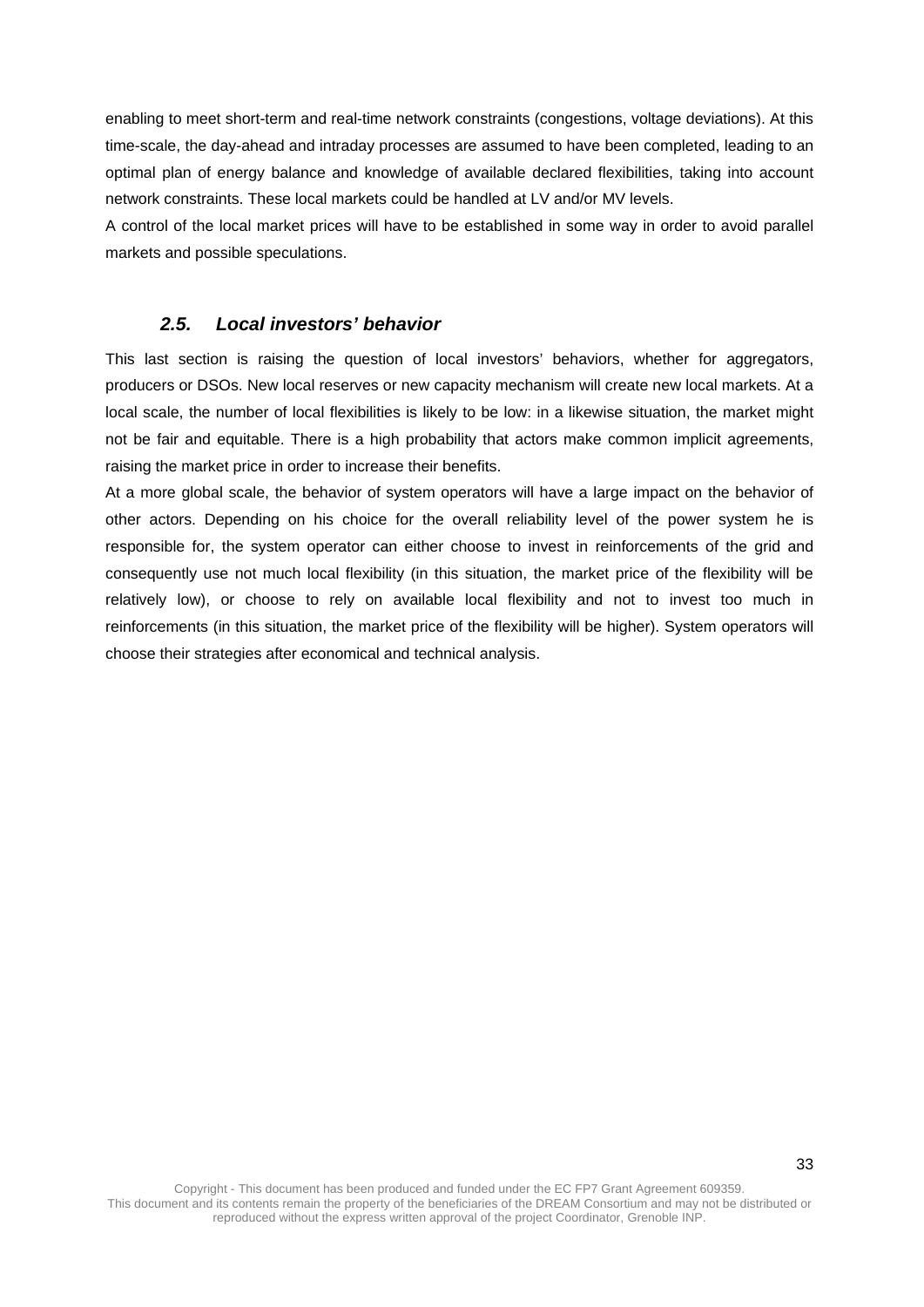# **3. Profiling, forecasting, metering flexibility**

More extensive metering and monitoring infrastructures at low Voltage levels allow also current profiling and forecasting methods to be revisited. For the small retail customer and small business segment currently the financial reconciliation of the behaviour of the market is done using profiles. In this mechanism, customers, having a certain load profile, are divided into the same category. Of these categories only a small number of customers is monitored in real-time via telemetry and their behaviour is used to build the average profile for the whole category in the scope of the system. So for all customers in the profile, a once-a-year meter reading suffices to construct the bill. With the advent of the smart meter en smart metering infrastructures in the retail and the SME-segment, a wealth of data becomes available on the electricity consumption and production of individual profile customers. This pertains to metered values, which are collected and stored as a timeseries over a day within a predefined number of days after realisation, as well as monitoring values, that may be collected in realtime and may support operation of the portfolio in real-time. For example, the Netherlands smart meter [NTA-8130] has a metering P3-port with 15 minute readings and a P0-port delivering 10 second monitoring data. This information also is useful for forecasting on the long term to support buying options on future electricity. For the medium term the data may support operation in the (next) dayahead market and on the short term for operation on the balancing market. In the Scandinavian countries, a next step now is introduced. Contracts with retailers can be selected, in which an allocation of electricity usage on a 15 minute interval base, for the next day of a household or SME has to be given. Using the readings of the smart meter, the realisation is compared to the estimate and part of the cost of the electricity is calculated using the deviation. In this way, it is possible to exchange the top-down averaged profiles for more individual, localizable profiles and to enable refined demand response mechanisms, granular in time resolution. Of course, smart automated energy management is the only possible way to handle smart meter allocation; the retail user or the SME owner will not set a load pattern for every next day.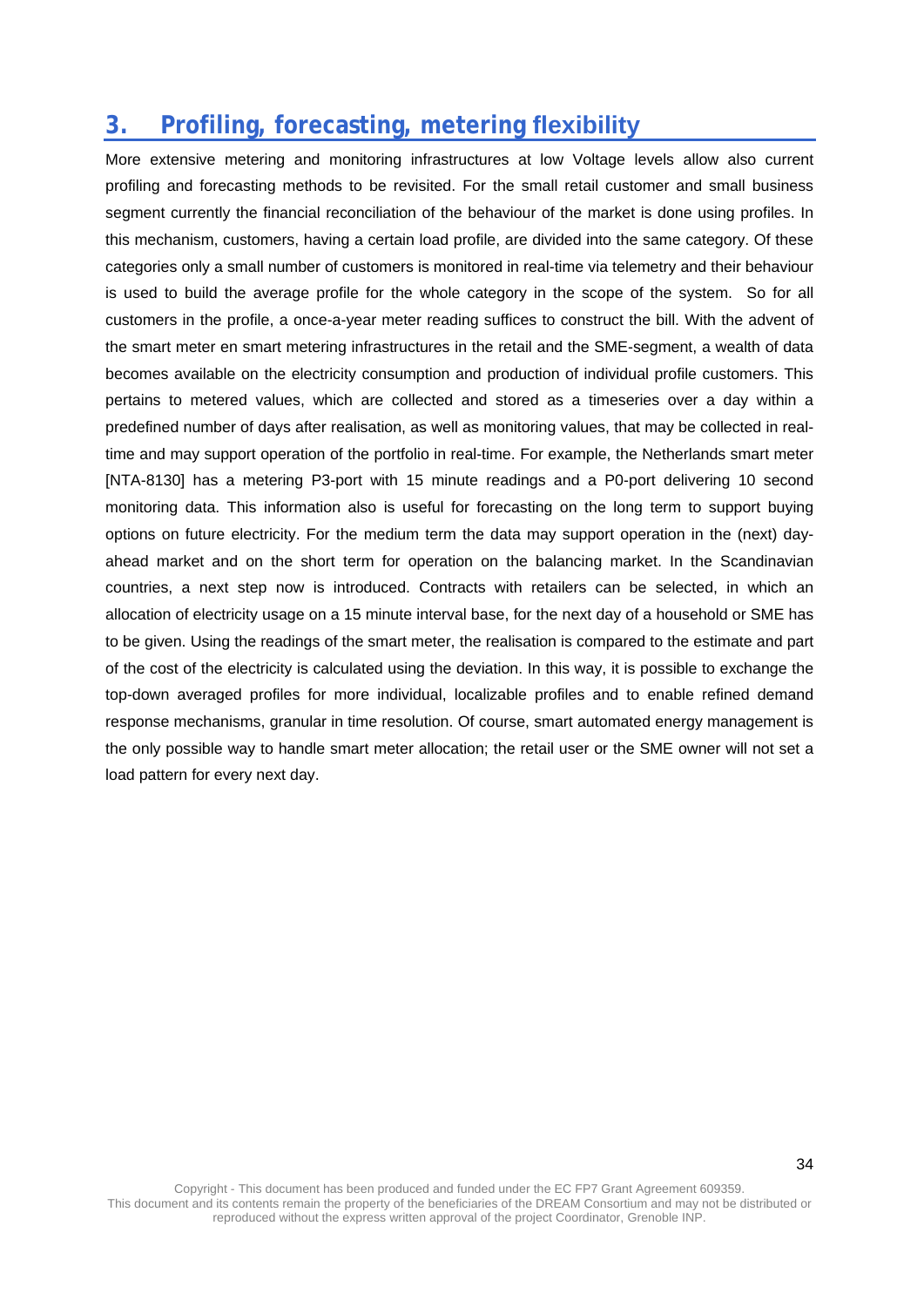# **4. Conclusion**

In this deliverable the main scientific barriers that need to be overcome to enable distributed balancing market place at the distribution level are briefed. The main paths to address the barriers are outlined as related scientific advances. The dependencies of the different grid entities and market participants are combined by means of contingency analysis, while the appropriate management to tackle with risks and balance within markets has to take into account the flexibilities identified at first place, as well as the future risks.

The further development of sustainable electricity sources, opens new possibilities for provision of reserves by renewable and intermittent energy sources as a countermeasure to their limited reliability. However, system operators who prefer to rely on trustworthy but expensive offers, rather than on unreliable and cheaper offers are asking for emergent solutions the new raised problems. In this document an evaluation of these new local reserves' reliability is described. The variability of intermittent sources is taken under consideration by applying deterministic, probabilistic or fuzzy logic methods, following the state-of-the-art scientific trends.

The use of balancing markets at distribution level is inspired by the corresponding transmission level markets, although the basis and the whole setup are totally different. The creation of capacity markets and the definition of reserve flexibilities at distribution level should be based on certain customers' profiles and are similar to demand-response background information. Timeframe for using flexibility should be taken into account while creating the local balancing markets to overcome the unnecessary parallel markets. The choice between day-ahead and short-term declaration of flexibilities is dictated by different problems to be solved during the intraday grid operation.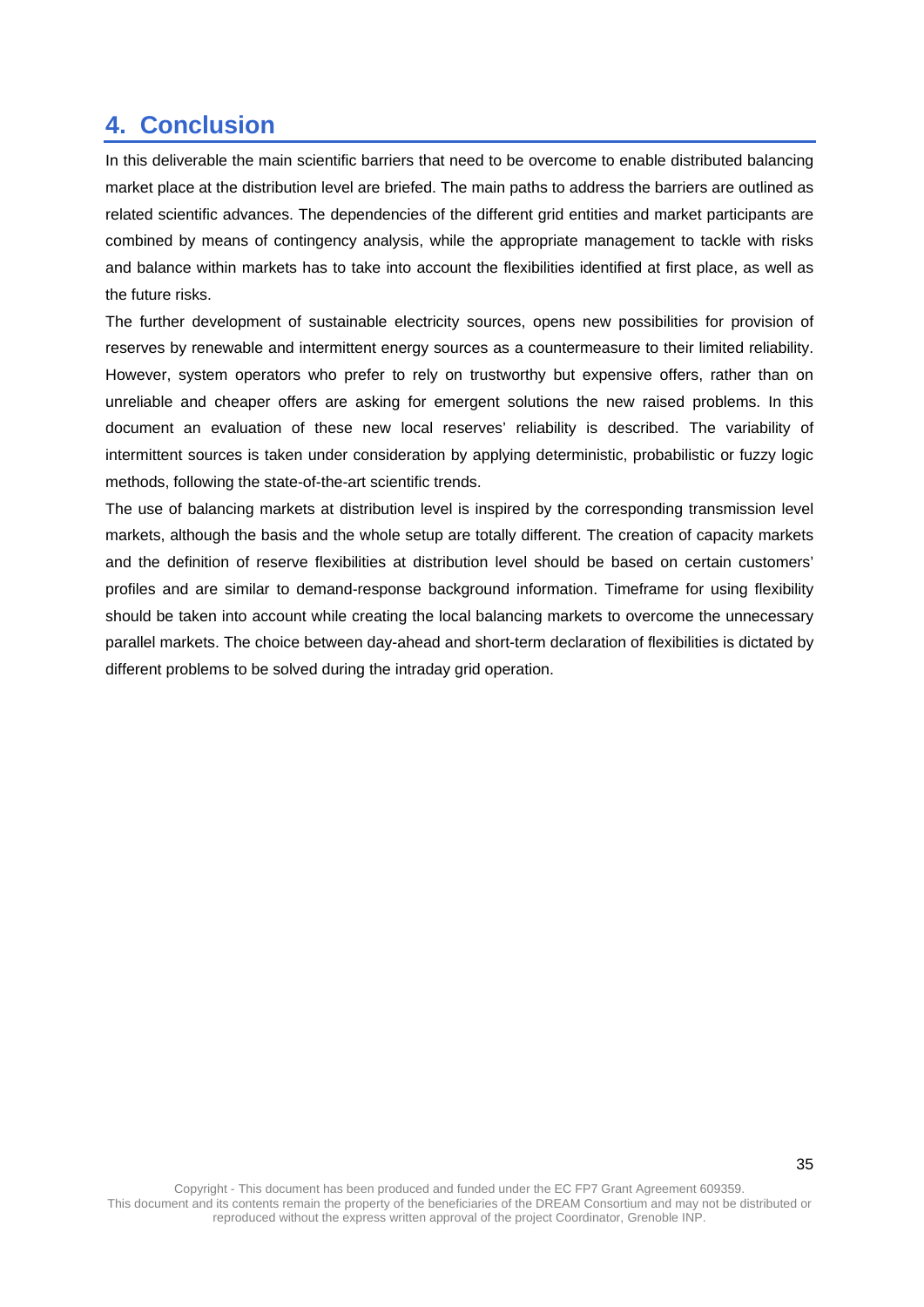## **5. References**

- [EURELECTRIC, 2010] EURELECTRIC, "The Role of Distribution System Operators (DSOs) as Information Hubs," 2010.
- [EURELECTRIC, 2013] EURELECTRIC, "Active Distribution Management, A key tool for the smooth integration of distributed generation, full discussion paper," 2013.
- [EDSO for smart Grids, EDSO for smart Grids , "Flexibility: The role of DSOs in tomorrow's electricity 2014] market," 2014.
- [EURELECTRIC, 2014] EURELECTRIC, "Flexibility and Aggregation, Requirements for their interaction in the market," 2014.
	- [Hadjsaid N., 2010] Le-Thanh L.,Caire, R.,Raison B., Blache F., Ståhl B., Gustavsson R Hadjsaid N., "Integrated ICT framework for distribution network with decentralized energy resources: Prototype, design and development," in *Power and Energy Society General Meeting*, 2010.

[EG3 First Year Report, EG3 First Year Report , "Options on handling Smart Grids Data," 2013. 2013]

- [S. Galli, 2010] A. Scaglione, and Z. Wang S. Galli, "Power line communications and the smart grid," in *1st IEEE International Conference on Smart Grid Communications*, 2010.
- [Lobashov, 2011] T. Sauter and M. Lobashov, "End-to-end communication architecture for smart grids," *IEEE Trans. Ind. Electron*, 2011.
	- [Yan Ye, 2013] Qian Yi, Sharif H., Tipper D Yan Ye, "A Survey on Smart Grid Communication Infrastructures: Motivations, Requirements and Challenges," in *Communications Surveys & Tutorials*, 2013, pp. vol.15, no.1, pp.5,20.
- [Zhu Kun, 2011] Chenine M., Nordstrom L. Zhu Kun, "ICT Architecture Impact on Wide Area Monitoring and Control Systems' Reliability," *IEEE Transactions on Power Delivery*, pp. vol.26, no.4, pp.2801,2808, 2011.
- [U.S. Department of U.S. Department of Energy, "Benefits of Demand Response in Electricity Energy, 2006] Markets and Recommendations for Achieving Them," 2006.

[CIGRE Working Group CIGRE Working Group C6.09, "Demand Side Integration," 2010. C6.09, 2010]

[CIGRE Technical Working Group C1.17 CIGRE Technical Brochure, "Planning to Manage Brochure, 2010] Power Interruption Events," 2010.

[R. Billinton, 1996] R. N. Allan R. Billinton, *Reliability Evaluation of Power Systems*.: 2nd edition, 1996.

[RTE, 2005] RTE, "Memento of Power System Reliability," 2005.